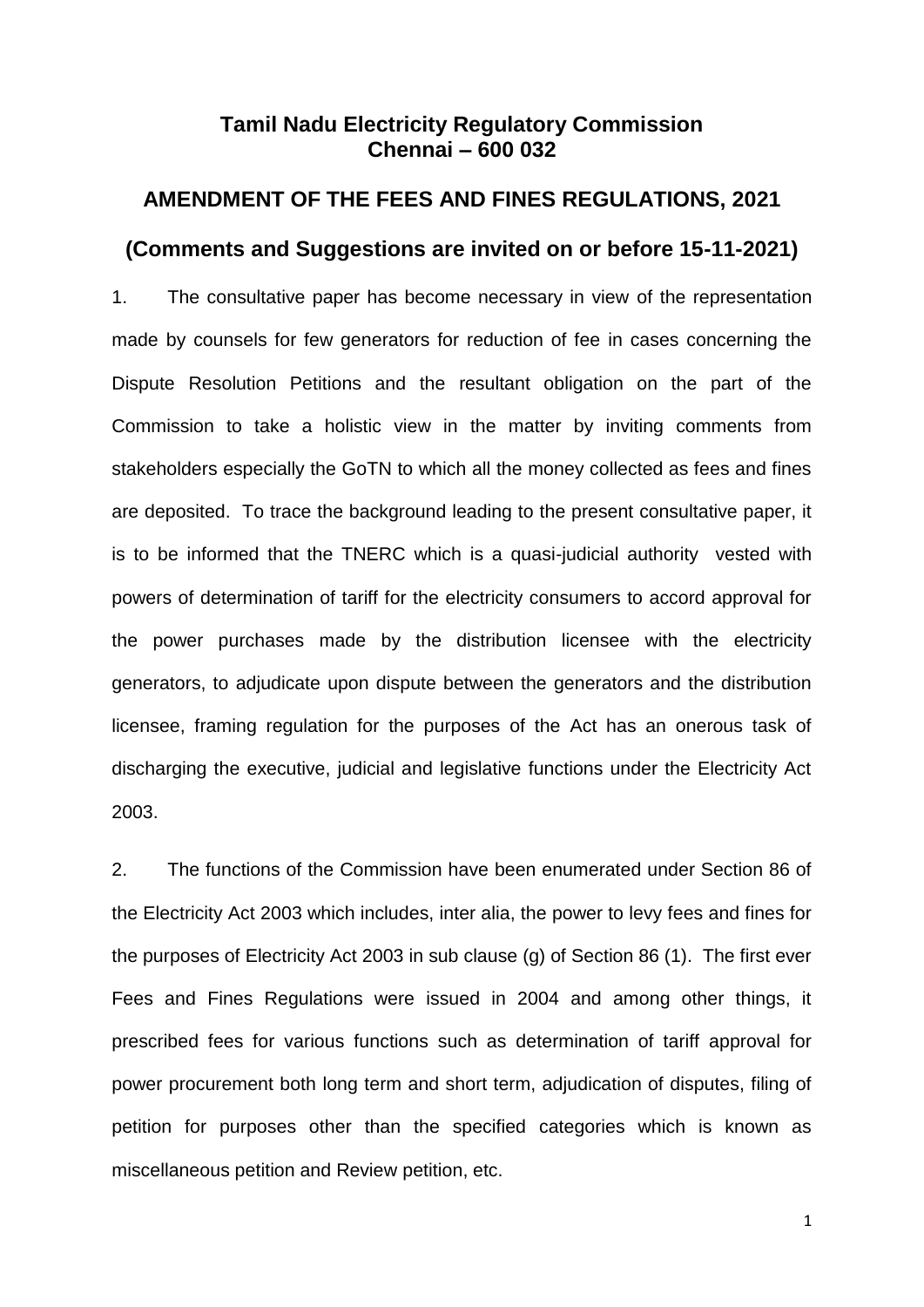3. In so far as the question of fee is concerned, there has been no objection from whatsoever source until the filing of WP 23678/2017 by National Solar Federation which was followed by WP No. 10530/2020 and WP 10844/2021 challenging the vires of Regulation 6(7A) of the Fees and Fines Regulations which provides for 1% of fee on the amount in dispute.

4. It is important to note that the fixation of fee for Dispute Resolution @ 1% of the amount in dispute was made by way of an amendment in the year 2011 to the Fees and Fines Regulation and for six years from 2011 to 2017 there was no challenge to the amendment at all. The challenge to the same presumably has come due to the higher quantum of fee amounting to Rs.70 lakhs to 1 crore in certain cases which the electricity generators felt was too excessive and sought classification of the petitions as miscellaneous petitions carrying a fee of Rs.10,000/-. On refusal by the Registry to accede to classification as Miscellaneous Petition, the writ petitions were filed before the Hon'ble High Court of Madras. The Commission filed a detailed counter affidavit setting out the justification for the retention of the fees at the present level at 1% of the amount in dispute. The defence was set up on the ground that

(a) there has been no objection to the amendment all these years and the amendment has been placed before the legislative assembly.

(b) That the fee is less as compared to the fees payable in the suits for money claim filed before the civil courts.

5. The Hon'ble High Court of Madras, in its latest order dated 15-09-2021 has directed the Commission to examine the perceived excessive filing fees and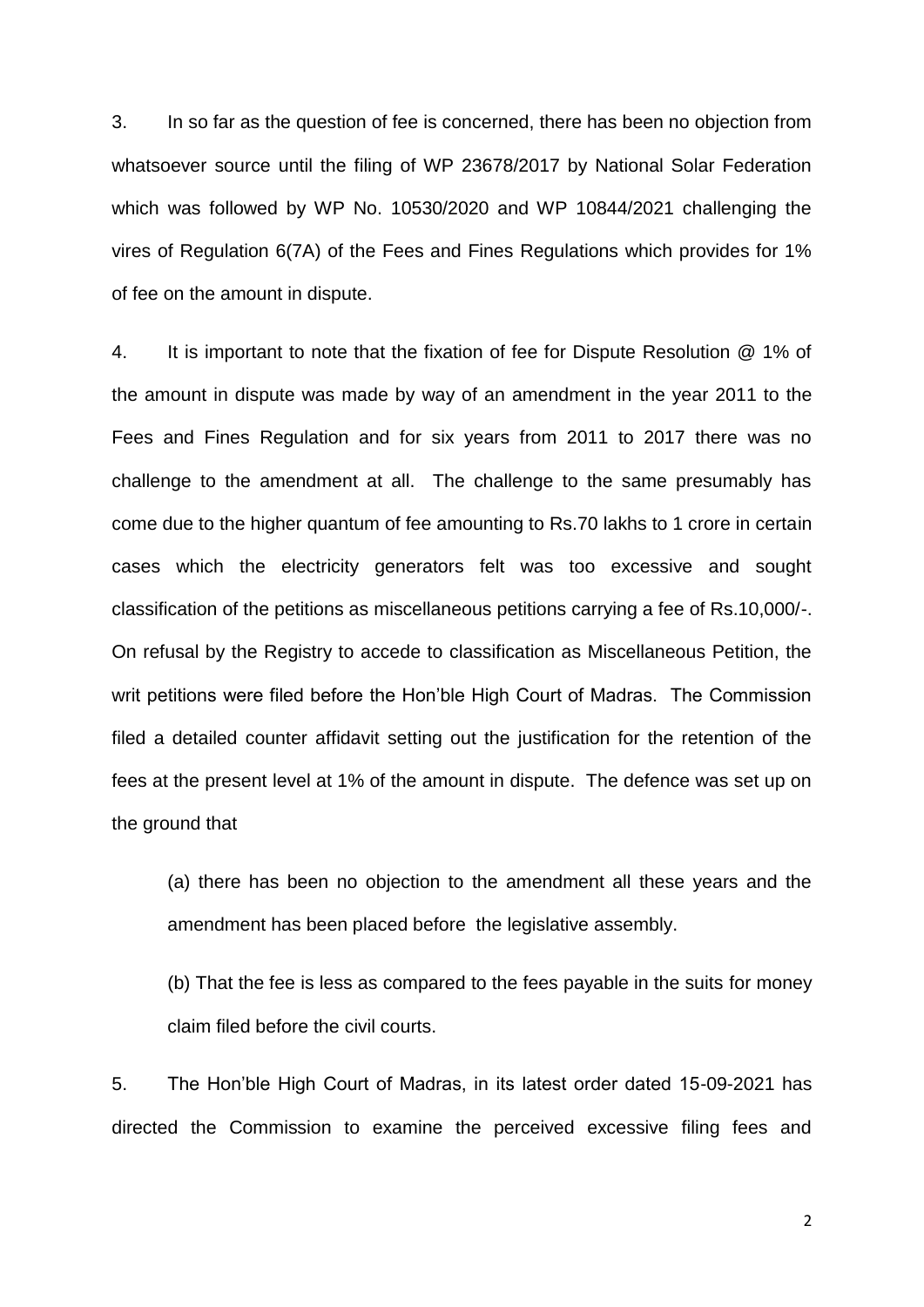resultant access to justice as a consequence thereof. The direction of the Hon'ble High Court of Madras is re-produced below for reference.

*"Let the hearing stand over for a fortnight to enable the Tamil Nadu Electricity Regulatory Commission to consider, in consultation with all stakeholders, the serious prejudice caused by the perceived excessive filing fees and the access to justice being restricted as a consequence, List on 29-09-2021."…………..*

6. The Commission, thereafter, in line with the orders of the Hon'ble High Court of Madras initiated suo-motu proceedings in SMP No. 1 of 2021 and issued notice on 17.9.2021 to all stakeholders including the writ petitioners before the High Court and the Principal Secretaries to GoTN of Finance and Energy Departments. The matter was heard on 21.9.2021 and 28.9.2021. The counsels for some of the generators, Thiru Rahul Balaji and ThiruS.P.Parthasarathy furnished their suggestion in the form of draft regulations for consideration of the Commission. The said draft regulations are annexed hereto.

7. The Government of Tamil Nadu Finance Department vide Letter No. 134/DS(SA)/Finance (PW-II)/2021, Finance (PW-II) Department, dated 13-10-2021 expressed its view as follows:-

*"2. In this regard, Finance Department is of the view that the fees should continue at the prevailing rates so as to avoid frivolous petitions. The Tamil Nadu Electricity Regulatory Commission is an autonomous regulatory body and is fully within its jurisdiction to fix a fee for filing a petition before it. The system has worked well so far and need not be interrupted at this stage. Any petitioner who is confident of the cause of his petition should bear the cost. The petitioners in this case are industries and not individual citizens."*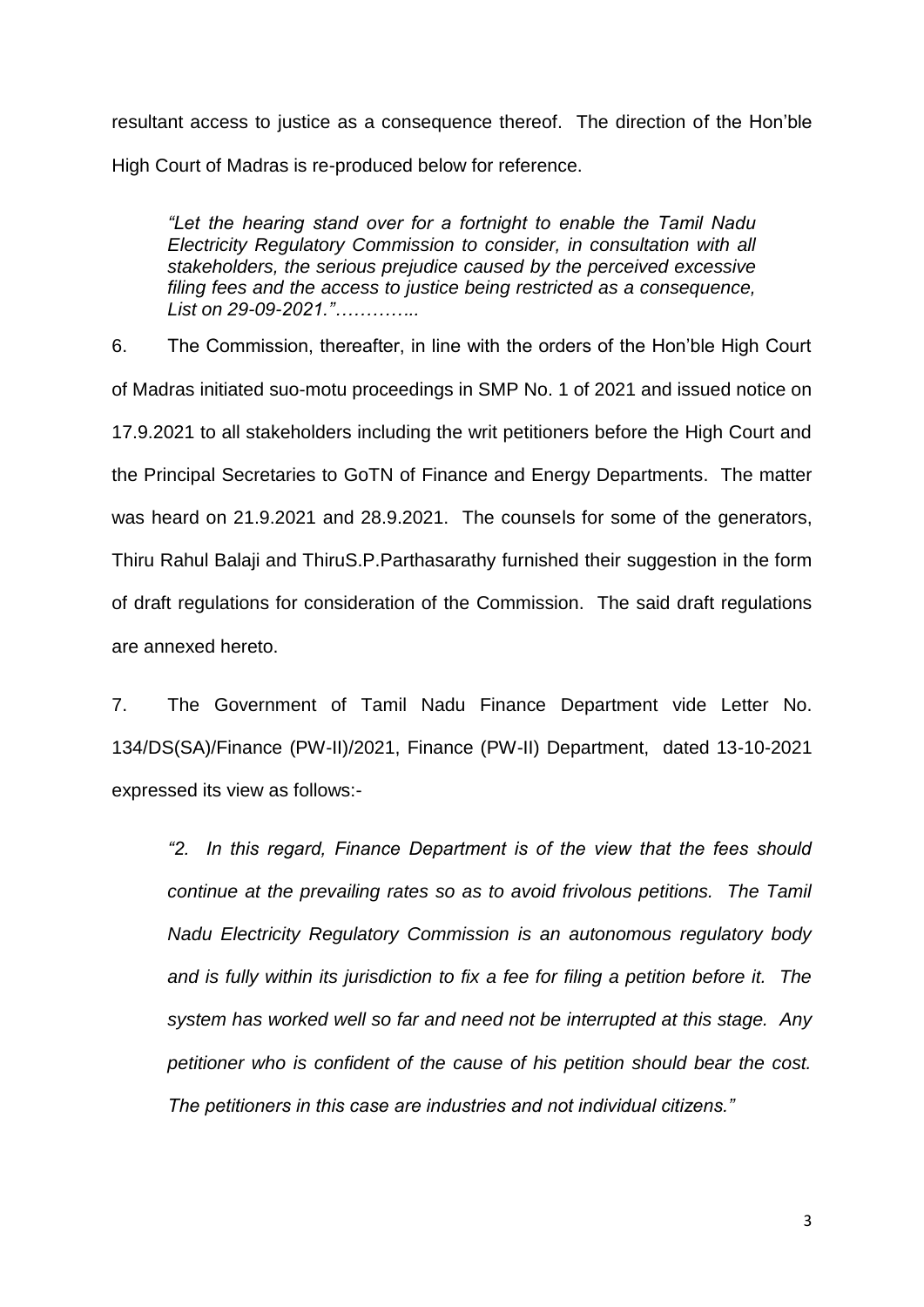8. The issue, is not as simple as it seems to be. In so far as the present system of administration of office the Commission is concerned, the expenses for the maintenance of the office of the Commission including the staff salary is met out of the grants made by the State Government upon the estimates given by the Commission. Thus, the administration of office of the Commission has been an affair independent of the administration of State Electricity Regulatory Fund hitherto. The following is the statement on the Revenue requirement and expenditure incurred by the Commission for administration for the last 3 years:-

| Year    | Revenue     | Grants      | Expenditure |
|---------|-------------|-------------|-------------|
| 2018-19 | 4,56,79,258 | 6,07,22,000 | 5,77,78,121 |
| 2019-20 | 6,06,67,379 | 7,20,78,000 | 7,80,20,843 |
| 2020-21 | 9,39,61,992 | 5,97,69,000 | 6,09,73,375 |

9. In this connection, the entire text of Fees and Fines Regulations as amended from time to time is extracted for reference:-

# **FEES AND FINES REGULATIONS, 2004**

#### **Principal Regulations and Amendments :**

(1) Tamil Nadu Electricity Fees and Fines Regulations, 2004 Notification No.TNERC/F&F/4/2, dated 08-01-2004) (Gazette Publication dated 18-02-2004)

(2)Tamil Nadu ElectricityFees and Fines Amending Regulations, 2006 (Notification No.TNERC/F&F/4/2-1, dated 16-11-2006) (Gazette Publicationdated 03-01-2007)

(3)Tamil Nadu ElectricityFees and Fines Amending Regulations, 2008Notification No.TNERC/F&F/4/2-2, dated 11-06-2008) (Gazette Publicationdated 25-06-2008)

(4)Tamil Nadu ElectricityFees and Fines Amending Regulations, 2008(Notification No.TNERC/F&F/4/2-3, dated 17-06-2008) (Gazette Publicationdated 23-07-2008)

(5)Tamil Nadu ElectricityFees and Fines Amending Regulations, 2009(Notification No.TNERC/F&F/4/2- 4, dated 11-05-2009) (Gazette Publicationdated 03-06-2009)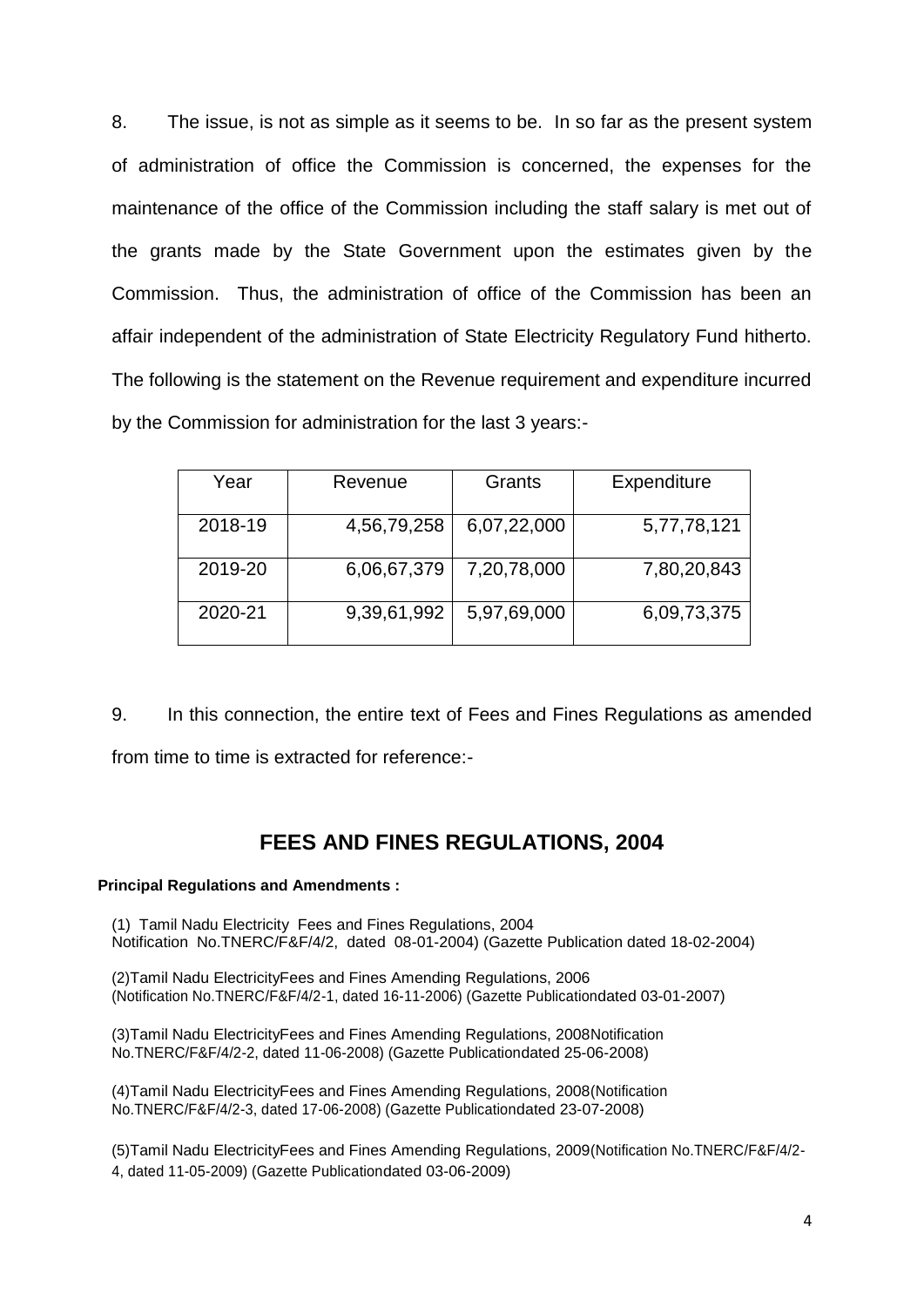(6)Tamil Nadu ElectricityFees and Fines Amending Regulations, 2011(Notification No.TNERC/F&F/4/2-6, dated 4-02-2011) (GazettePublication dated 16-02-2011)

(8)Tamil Nadu ElectricityFees and Fines Amending Regulations, 2011(Notification No.TNERC/F&F/4/2- 7, dated 27-06-2012) (Gazette Publicationdated 18.7.2012)

In exercise of powers conferred on it by clause (g) of sub-section (1) of section 86 of the Electricity Act 2003 (Act 36 of 2003) and all powers enabling it in that behalf, the Tamil Nadu Electricity Regulatory Commission hereby makes the following Regulations. These Regulations supersede "TAMIL NADU ELECTRICITY REGULATORY COMMISSION - FEES AND FINES REGULATIONS, 2002" published in notification No.TNERC/Regulations/F&F/4/1, dated 25-09-2002 in the Gazette dated October 9, 2002, of Government of Tamil Nadu.

**1.** (i) These Regulations may be called the Tamil Nadu Electricity RegulatoryCommission – Fees and Fines Regulations, 2004". Short title &commencement

(ii) They shall come into force on the date of their publication in the *Tamil NaduGovernment Gazette.*

**2.** In these Regulations, the words or expressions shall bear the same meaningas in the Electricity Act 2003 or the other regulations published by the Commission. Definitions

**3.** (i) Every petition, application or grievance made to the Commission shallbe made by payment of the appropriate fees specified in these Regulations. Fees & Fines

 (ii) The fees or the fines payable to the Commission as prescribed under these regulations or Conduct of Business Regulations shall normally be paid by means of bank draft or Banker's cheque, drawn in favour of the Secretary, Tamil Nadu Electricity Regulatory Commission, payable at Chennai. For amounts not exceeding Rs. 500, Secretary may accept cash payments. Licensees may be permitted to issue cheques, payable at Chennai.

(iii) The payments received as above by the Secretary of the Commission shall be deposited in a Bank Account to be maintained by the Commission in such branches as the Commission may direct from time to time.

(iv) The Commissionshall be entitled to add, amend, alter or waivethe amounts of fees or finespayable as provided in these regulations by an order tobe made in this regard.

4. For purposes of convenience and the knowledge of public, the petitions presentedbefore tlecategories of Commission shall be categorized as follows: Petitions, Applications & etc.,

(i) Petitions for Licensing to be registered as TNERC - LP No....of …….

(ii) Tariff petitions to be registered as TNERC - TP No.…of …….

(iii) Dispute Resolution Petition to be registered as TNERC - DRP No……of …

(iv) Review Petition to be registered as TNERC- RP No…of….

(v) Miscellaneous Petition to be registered as TNERC- MP No....of….

(vi) Consumer grievances about utility or general nature and not falling under Miscellaneous Petition – to be treated as normal office disposal.

**5.** The fees payable to State Load Dispatch Centre by the Generating Companies andLicense. Fees payable to engaged in Intra State Transmission of electricity as stipulated under sub-section (3) of section 32 of the Act shall be decided by the Commission from time to time.

6. The fee structure for (a) determination of grid, bulk or retail tariff (b)transmission tariff and revie Fees for tariff petitions on these tariff (c) petitions/ applications for approval of power purchase or procuremented .<br>process <sup>1</sup>[and (d) Miscellaneous is furnished in the Table below :

5 Miscellaneousincluding power purchase agreements &

State Load Despatch Centre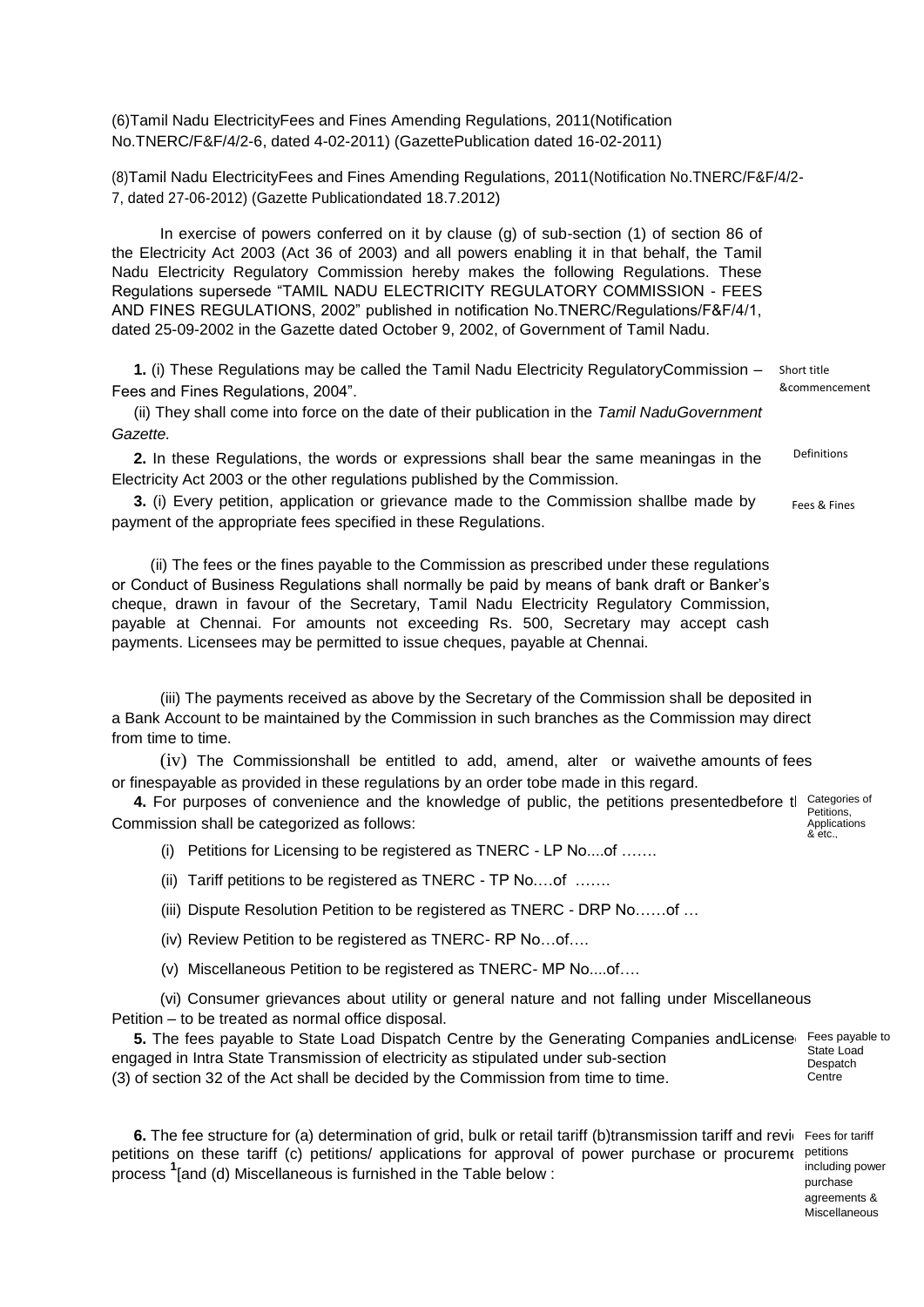# $[TABLE]$ <sup>1</sup>

| No.           | Nature of Application / Petition                           | Fees                                                                                                                                                                                                                                                                                                                      |
|---------------|------------------------------------------------------------|---------------------------------------------------------------------------------------------------------------------------------------------------------------------------------------------------------------------------------------------------------------------------------------------------------------------------|
| $\mathbf 1$ . | <sup>3</sup> IDetermination of Grid, Bulk or Retail Tariff | 0.02%<br>of the<br>revenue<br>receipts in the preceding year<br>in case of an existing licensee<br>or the expected revenue, re-<br>ceipts in the year for which the<br>tariff isdetermined by the<br>Commission in the case of a<br>new licensee, as the case<br>may be with a maximum<br>limit of Rs.2.5 crores. $]^{3}$ |

1. Substituted in Notification No.TNERC/F&F/4/2-2, dated 3.6.2008

- 2. Substituted in Notification No.TNERC/F&F/4/2-6, dated 4.2.2011
- 3. Substituted inNotification No. TNERC/ Regulations/F&F/4/2-8 dated 13-5-2014

| No.           | Nature of Application / Petition Fees                                                                                                                                                                                                             | Fees                                                                                                                                                                                                                                                                                                 |
|---------------|---------------------------------------------------------------------------------------------------------------------------------------------------------------------------------------------------------------------------------------------------|------------------------------------------------------------------------------------------------------------------------------------------------------------------------------------------------------------------------------------------------------------------------------------------------------|
| 2.            | Determination of Transmission Tariff                                                                                                                                                                                                              | 0.02% of the Revenue receipt in the<br>preceding year in the case of an<br>existing licensee or the expected<br>revenue receipt in the year for which<br>the tariff is to be determined by the<br>Commission in case of new licensee,<br>as the case may be, with a maximum<br>limit of Rs.25 lakhs. |
| $\frac{2}{A}$ | Approval for fees and charges collectable by SLDC from the<br>generating companies by SLDC from the generating companies and<br>licensees engaged in intra-State Transmission of electricity under<br>section 32 (3) of the Electricity Act, 2003 | 0.02% of the revenue receipt in the<br>preceding year.                                                                                                                                                                                                                                               |
| 3.            | Review of Tariff order as in (1) and (2) above for a                                                                                                                                                                                              |                                                                                                                                                                                                                                                                                                      |
|               | (a) Request by the original tariff petitioners themselves                                                                                                                                                                                         | 2[5 % of the fees paid at the time of<br>filing the original tariff petition.]2                                                                                                                                                                                                                      |
|               | (b) Request by an association / group                                                                                                                                                                                                             | 3[Rs.15,000/-]3                                                                                                                                                                                                                                                                                      |
|               | (c) Request by an individual consumer                                                                                                                                                                                                             | 4[Rs.1,000/-]4                                                                                                                                                                                                                                                                                       |
| $\ 1_{3-a}$   | Determination of Capital cost of Projects                                                                                                                                                                                                         |                                                                                                                                                                                                                                                                                                      |
|               | wherein the power purchase agreement has not                                                                                                                                                                                                      | Rs.2000/- per MW or                                                                                                                                                                                                                                                                                  |
|               | been approved by the Commission                                                                                                                                                                                                                   | part thereof] <sup>1</sup>                                                                                                                                                                                                                                                                           |
| 4.            | <sup>2</sup> [Approval of agreement relating to power purchase<br>or procurement process,-                                                                                                                                                        |                                                                                                                                                                                                                                                                                                      |
|               | (i) If the agreement is for a period of one year and                                                                                                                                                                                              | Rs.2,500/- per MW or                                                                                                                                                                                                                                                                                 |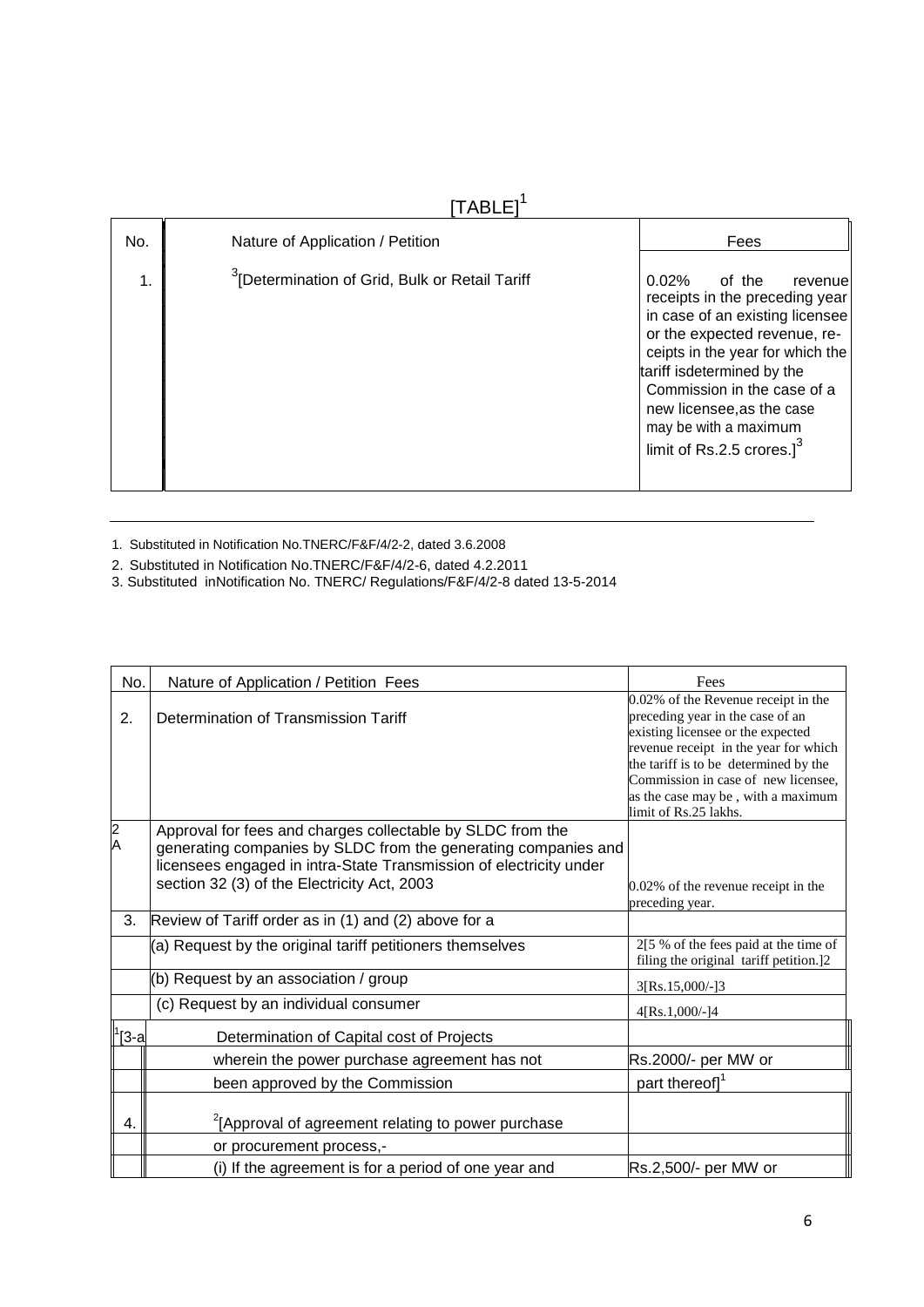| above which relates to conventional fuel based plant     | part thereof               |
|----------------------------------------------------------|----------------------------|
| (ii) If the agreement is for a period of one year and    |                            |
| above which relates to non conventional&                 | Rs.2,000/- per MW or       |
| renewable sources of energy including co-                | part thereof               |
| generation.                                              |                            |
| (iii) If the agreement is for a period of less than one  | Rs.1,250/- per MW or       |
| year which relates to conventional fuel based plant      | part thereof               |
| (iv) If the agreement is for a period of less than one   |                            |
| year which relates to non-conventional &                 | Rs.1,000/- per MW or       |
| renewable sources of energy including co-                | part thereof] <sup>2</sup> |
| generation.                                              |                            |
| Note: In cases where the Commission declines to          |                            |
| approve a power purchase agreement, the fees             |                            |
| paid at the time of filing the said application shall be |                            |
| refunded after deducting any reasonable expenses         |                            |
| incurred by the Commission in processing the said        |                            |
| petition or application, as may be decided by the        |                            |
| Commission.                                              |                            |
| Review of order passed on power purchase or              | Rs.50,000/-                |
| procurement process                                      |                            |
|                                                          |                            |

1. Inserted in Notification No.TNERC/Regulations/F&F/4/2, dated 3.6.2008

2. Substituted inNotification No. TNERC/ Regulations/F&F/4/2-8 dated 13-5-2014

3. Substituted inNotification No. TNERC/ Regulations/F&F/4/2-8 dated 13-5-2014

4. Substituted inNotification No. TNERC/ Regulations/F&F/4/2-8 dated 13-5-2014

| SI.No. | Nature of Application / Petition                                                                 | Fees                 |
|--------|--------------------------------------------------------------------------------------------------|----------------------|
|        |                                                                                                  |                      |
| 6.     | (a) Miscellaneous applications filed by individuals not                                          |                      |
|        | covered by other listed categories.                                                              | Rs.1000/-            |
|        | (b) Miscellaneous applications not covered by other                                              |                      |
|        | listed categories and filed by any organisation                                                  | Rs.10,000/-          |
|        | registered under the Companies Act, 1956(Act1 of                                                 |                      |
|        | 1956) or any firm or other Corporate Body)                                                       |                      |
|        | (c) For any interlocutory application in any main                                                |                      |
|        | petition filed before the Commission.                                                            | Rs.500/-             |
| 7.     | Miscellaneous petitions filed by associations orgroups not<br>covered by other listed categories |                      |
|        | (a) Miscellaneous petitions filed by registered                                                  |                      |
|        | association of consumers or generators                                                           | Rs.2,00,000/-        |
|        | (b) Miscellaneous petitions filed by other                                                       |                      |
|        | registered associations                                                                          | Rs.10,000/-          |
|        |                                                                                                  |                      |
| 7A     | For adjudication of disputes between licensees                                                   | 1% of the amount in  |
|        | and generating companies under section 86(1)(f)                                                  | Dispute subject to a |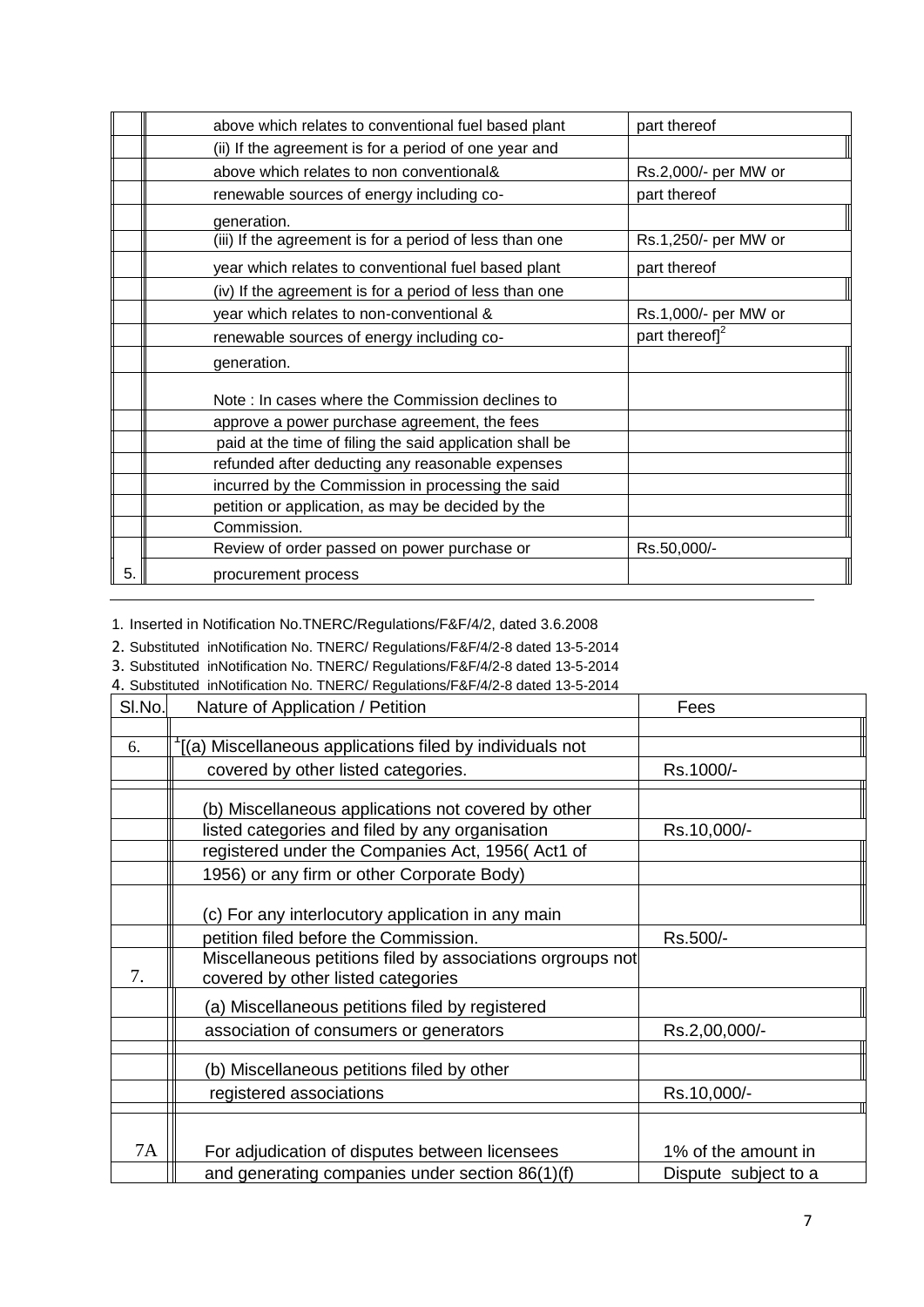|     | of the Act.                                                                                                                                                                                                                                                                                                                                                                                                                                                                                                                                                                                                                                                                  | minimum of Rs.20000/-1                                                 |
|-----|------------------------------------------------------------------------------------------------------------------------------------------------------------------------------------------------------------------------------------------------------------------------------------------------------------------------------------------------------------------------------------------------------------------------------------------------------------------------------------------------------------------------------------------------------------------------------------------------------------------------------------------------------------------------------|------------------------------------------------------------------------|
| 8.  | Fees for Review:<br>$\ $ (i) for correction of any order of the Commission on account<br>of typographical or clerical error or mistake<br>$\ $ (ii) Review petition filed by an individual against the orders<br>of the Commission in a Miscellaneous petition.<br>l(iii) Review petition filed by any organization registered<br>under the companies act 1956 (C.A.1 of 1956) or any firm<br>or corporate body against the orders in a Miscellaneous<br>Petition.<br>kiv) Review petition filed by registered association of<br>consumer or generators against the orders in a<br>miscellaneous petition.<br>$\ $ (v) Review Petition filed against the orders in a Dispute | Nil<br>Rs.200/-<br>Rs.3000/-<br>Rs.20,000/-<br>10% of the fees paid in |
|     | Redressal Petition (DRP)                                                                                                                                                                                                                                                                                                                                                                                                                                                                                                                                                                                                                                                     | the original DRP.                                                      |
| 9.  | Inspection of orders or records of the Commission                                                                                                                                                                                                                                                                                                                                                                                                                                                                                                                                                                                                                            | Rs.100/- per day                                                       |
| 10. | Supply of copies of documents / orders of the Commission                                                                                                                                                                                                                                                                                                                                                                                                                                                                                                                                                                                                                     | Rs.3/- per page                                                        |
| 11. | Complaint against the working of a utility by the end user /<br>consumer                                                                                                                                                                                                                                                                                                                                                                                                                                                                                                                                                                                                     |                                                                        |

**7.** For various offences, non-compliances of the Act provisions, directions of the Commission, etc., the fines and penalties shall be governed by the respective provisions in the Act and Conduct of Business Regulations.

Penalties

Fines &

**8.** The fees to be paid for an appeal petition against the orders of theAssessing Officer under sub-section (1) of section 127 of the Act shall be separately specified by the Commission.

Fees payable for petition under section 127(1) of the Act Fines & Penalties

**9**. (1) The fees to be accompanied with application for grant of license underLicensingsub-section (1) of section 15 of the Act shall be as prescribed by the Government under fee clause (a) of sub-section (2) of section 180 of the Act.

 (2) The Licence fee payable by a licensee under the Tamil Nadu Electricity Regulatory Commission (Licensing) Regulations, 2005 shall be as set out in the following Table :

| S.N<br>(1) | <b>Particulars</b><br>(2)                           | <b>Fees</b><br>(3)                                                                                                     |
|------------|-----------------------------------------------------|------------------------------------------------------------------------------------------------------------------------|
| (a)        | <b>[Initial Licence Fees</b><br>Transmission<br>(i) | Rs.1000/-MW of projected<br>capacity subject to a mini-<br>mum of Rs.1 lakh and maxi<br>mum of Rs.20 lakhs             |
|            | (II)<br><b>Distribution</b>                         | 0.002 paise per unit of<br>electricity estimated to be<br>sold - during the year subject<br>to a minimum of Rs.2 lakhs |

TABLE **Payment of Licence Fees**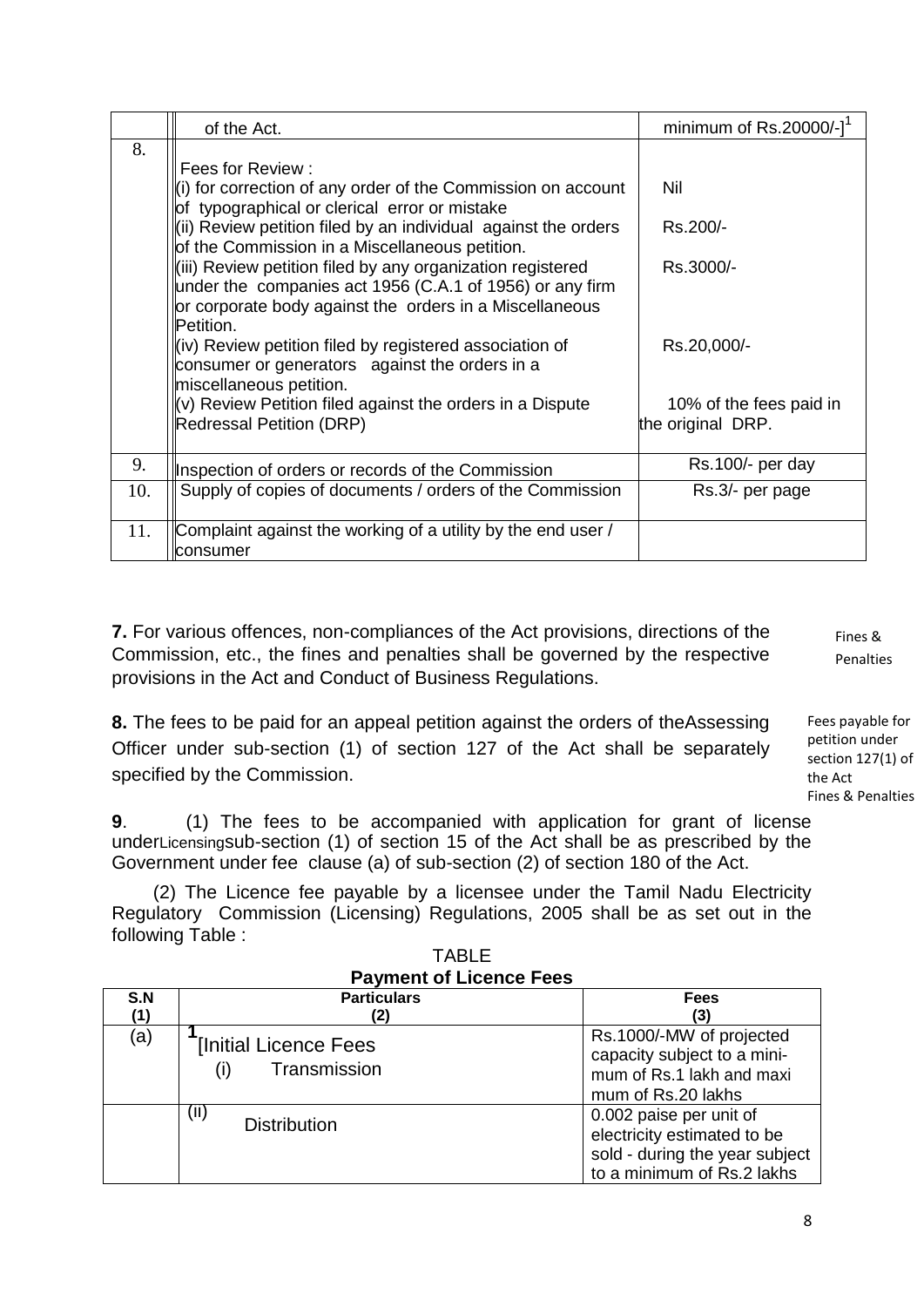|     |                                                                                   | and maximum of Rs.10<br>lakhs.                                                                                      |
|-----|-----------------------------------------------------------------------------------|---------------------------------------------------------------------------------------------------------------------|
|     | (iii)<br>Trading                                                                  | 0.04% of value estimated to<br>be traded subject to a mini                                                          |
|     |                                                                                   | mum of Rs. 2 lakhs <sup>1</sup>                                                                                     |
| (b) | "[Annual Licence Fees:                                                            | Rs.500/MW of capacity                                                                                               |
|     | (i) Annual Licence Fees - Transmission                                            | available at the end of the<br>previous year subject to a<br>minimum of Rs.50000/-                                  |
|     | (ii) Annual Licence Fees - Distribution                                           | 0.02 paise per unit of<br>electricity proposed to be<br>sold during the year subject<br>to a minimum of Rs.2 crore. |
|     | (iii) Trading                                                                     | 0.02 % of value estimated to<br>be traded subject to a mini-<br>mum of Rs.1 lakh.                                   |
| (c) | <sup>3</sup> [Grant of exemption under section 13 of the<br>Electricity Act 2003. | Rs.10,000/-13                                                                                                       |

1. Substitued in Notification No.TNERC/F&F/4/2-1, dated 16.11.2006

2. Substitued in Notification No.TNERC/F&F/4/2-6, dated 4.2.2011

3. Substitued in Notification No.TNERC/F&F/4/2-1, dated 16.11.2006

| No.        | <b>Particulars</b>                                                                         | Fees                        |
|------------|--------------------------------------------------------------------------------------------|-----------------------------|
| (d)        | '[Making amendments/alterations to the terms<br>and conditions of licence under section 18 | Rs.20,000/-                 |
| $\epsilon$ | Grant of prior approval under section 17 of the<br>Act                                     | $Rs.10,000/-]$ <sup>1</sup> |
|            |                                                                                            |                             |

"10. Payment or Refund of Fees in certain cases –

(1) "Where the petitioner withdraws a petition before taking up the petition onfile and numbering it, he shall be liable to pay such cost as theCommission may award besides all reasonable expenses incurred inprocessing the petition for admission and after deducting the same thebalance amount of fees paid by the petitioner may be refunded to him.

(2) Upon such withdrawal, the petitioner shall be precluded from filing any fresh petition in respect of such subject matter or part of the claim covered by such subject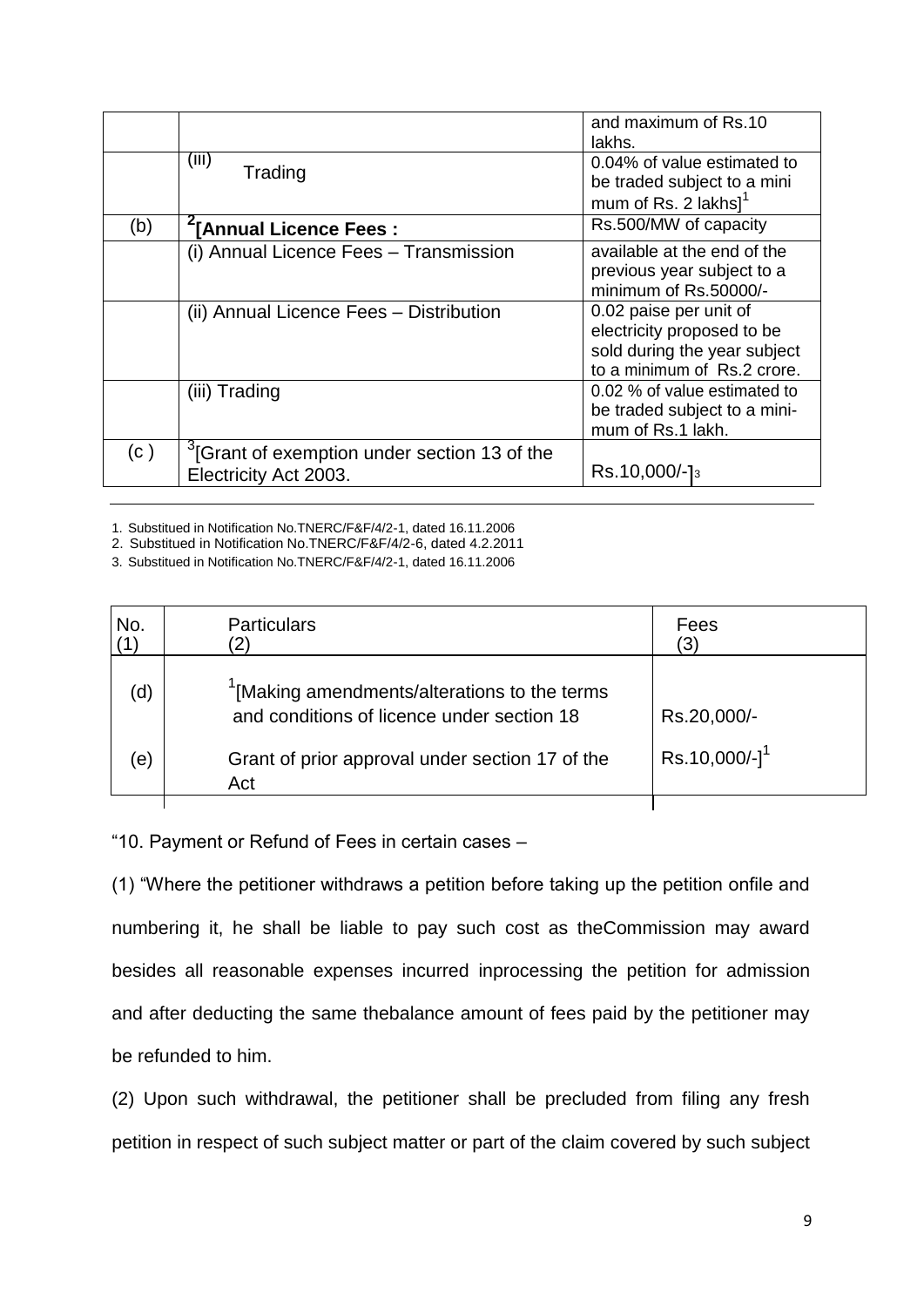matter.

(3) Where a writ petition is transferred by the High Court to the Commission for disposal in accordance with law or where the petitioner files a petitionbefore the Commission as per the direction of the High Court, the fees as per these regulations shall be paid by the petitioner".

10. It is to be noted that the referral or direction made by the Hon'ble High Court is with reference to the fee for the Dispute Resolution Petitions and it would suffice if the same is taken up for consultation. It is to be observed consequent to the proceedings on 21/9/2021 and 29/9/2021, objections too have been received for reduction in the fees on the ground that fee prescribed by the Commission is not high as compared to 3% fee prescribed for the civil suits. Notably, this point was not argued by the counsel for the generators during the hearing before the Commission and the stress was only on the fixation of ceiling for DRPs. But it is to be noted that the order of the Hon'ble High Court has directed the Commission to only examine the perceived higher filing fee with reference to the access being denied to justice and the Commission has to take a broad based view not only with reference to the fees prevailing in other States but also with reference to the fees payable for civil suits. It is to be pointed out that only in few cases, the fees have turned out to be higher due to the high quantum of claim involved therein. Whether that alone is sufficient to conclude that there is prevention of access to justice and whether it would enable the Commission to decide on its own on the reduction of fees.

11. The comments / suggestions are invited from the stakeholders on the point whether the existing fees structure requires modification and if so, to what extent without imposing the financial burden on the Government and also without affecting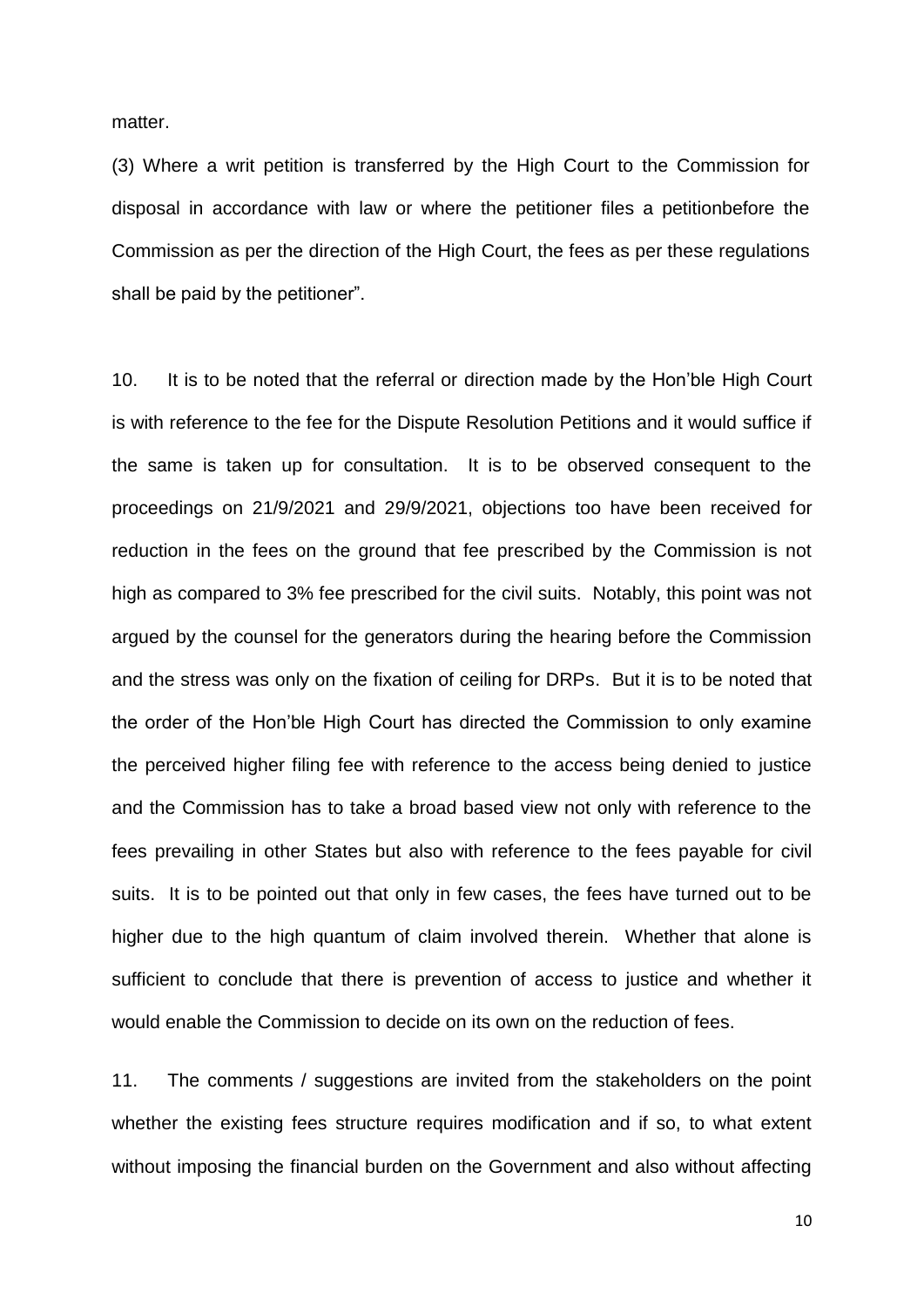the revenue of the Commission for the purpose of administration of justice. The comments / suggestions shall be offered on or before 15-11-2021.

# **(By Order of the Tamil Nadu Electricity Regulatory Commission)**

**(S.Chinnarajalu) Secretary Tamil Nadu Electricity Regulatory Commission**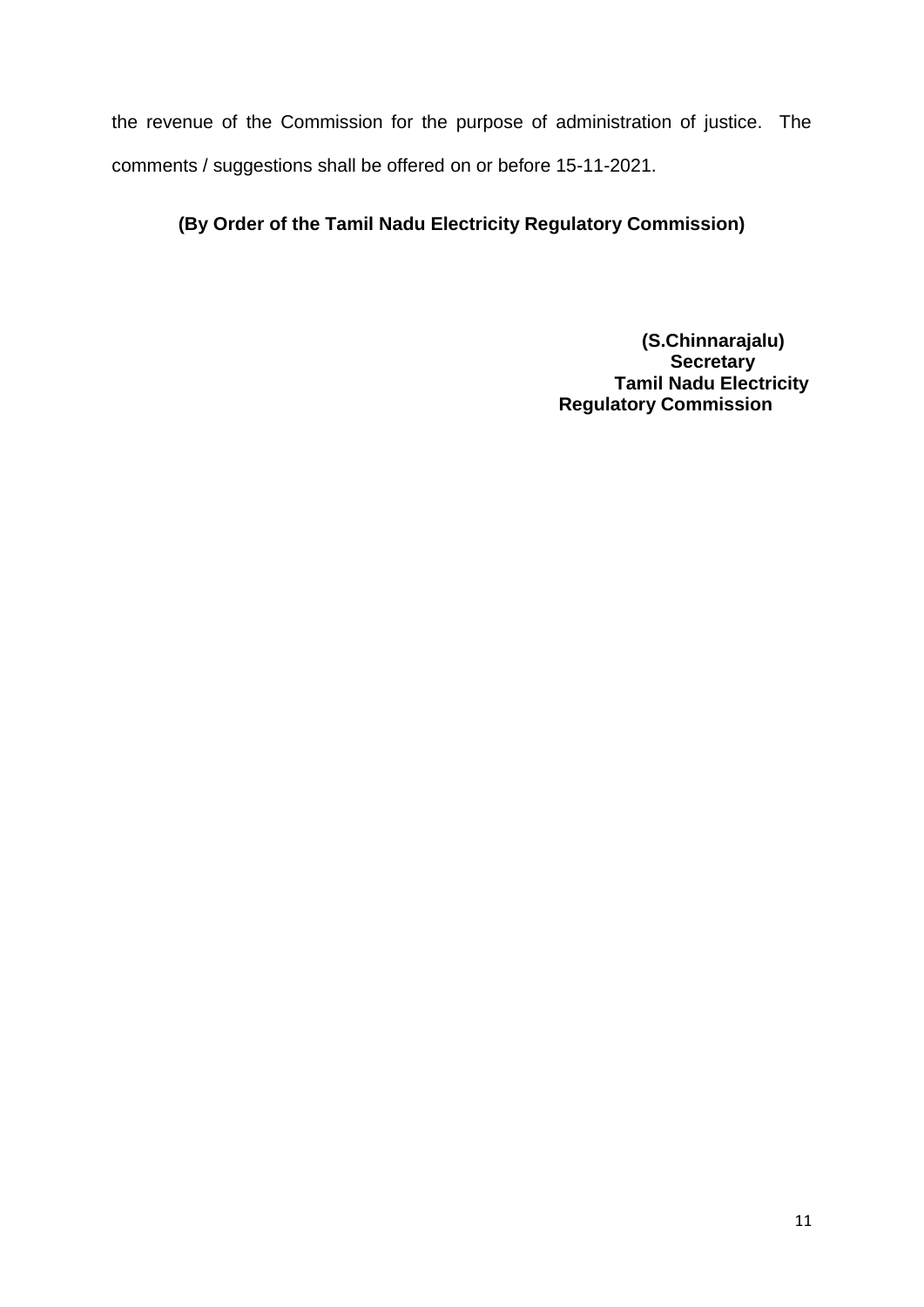# Annexure-I

#### **TAMIL NADU ELECTRICITY REGULATORY COMMISSION**

#### **[DRAFT PROPOSAL] FEES AND FINES REGULATIONS, 2021**

#### **Notification No.** *xxxx*

In exercise of powers conferred on it by clause (g) of sub-section (1) of Section 86 of the Electricity Act 2003 (Act 36 of 2003) and all powers enabling it in that behalf, the Tamil Nadu Electricity Regulatory Commission hereby makes the following regulations. These regulations supersede "TAMIL NADU ELECTRICITY REGULATORY COMMISSION - FEES AND FINES REGULATIONS, xxx" published in notification No.TNERC/Regulations/F&F/xxx dated xxx.2021 in the Gazette dated October 2002, of Government of Tamil Nadu.

|                | (i) These Regulations may be called the "Tamil Nadu Electricity Regulatory<br>Commission - Fees and Fines Regulations, 2021."                                                                                                                                                                                                                                                                                                                                                                        | Short Title and<br>Commencement |
|----------------|------------------------------------------------------------------------------------------------------------------------------------------------------------------------------------------------------------------------------------------------------------------------------------------------------------------------------------------------------------------------------------------------------------------------------------------------------------------------------------------------------|---------------------------------|
|                | (ii) They shall come into force on the date of their publication in the Tamil Nadu<br>Government Gazette.                                                                                                                                                                                                                                                                                                                                                                                            |                                 |
| $\overline{2}$ | In these Regulations, the words or expressions shall bear the same meaning as in the<br>Electricity Act 2003 or the other regulations published by the Commission                                                                                                                                                                                                                                                                                                                                    | Definitions                     |
| 3              | $\frac{1}{1}$ (i) Every petition, application or grievance made to the Commission shall be made<br>by payment of the appropriate fees specified in 1 [the schedule to] these regulations.                                                                                                                                                                                                                                                                                                            | Fees and Fines                  |
|                | (ii) The fees or the fines payable to the Commission as prescribed under these<br>regulations or Conduct of Business Regulations shall normally be paid by means of<br>electronic transfer <sup>1</sup> , bank draft or Banker's cheque, remitted/drawn in favor of the<br>Secretary, Tamil Nadu Electricity Regulatory Commission, payable at Chennai. For<br>amounts not exceeding Rs 500, Secretary may accept cash payments. Licensees may<br>be permitted to issue cheques, payable at Chennai. |                                 |
|                | (iii) The payments received as above by the Secretary of the Commission shall be<br>deposited in a Bank Account to be maintained by the Commission in such branches<br>as the Commission may direct from time to time.                                                                                                                                                                                                                                                                               |                                 |
|                | (iv) The Commission shall be entitled to add, amend, alter or waive the amounts of<br>fees or fines payable as provided in these regulations by an order to be made in this<br>regard.                                                                                                                                                                                                                                                                                                               |                                 |
|                | For purposes of convenience and the knowledge of public, the petitions presented                                                                                                                                                                                                                                                                                                                                                                                                                     | Categories of                   |

<sup>&</sup>lt;sup>1</sup> To allow for online payment of fees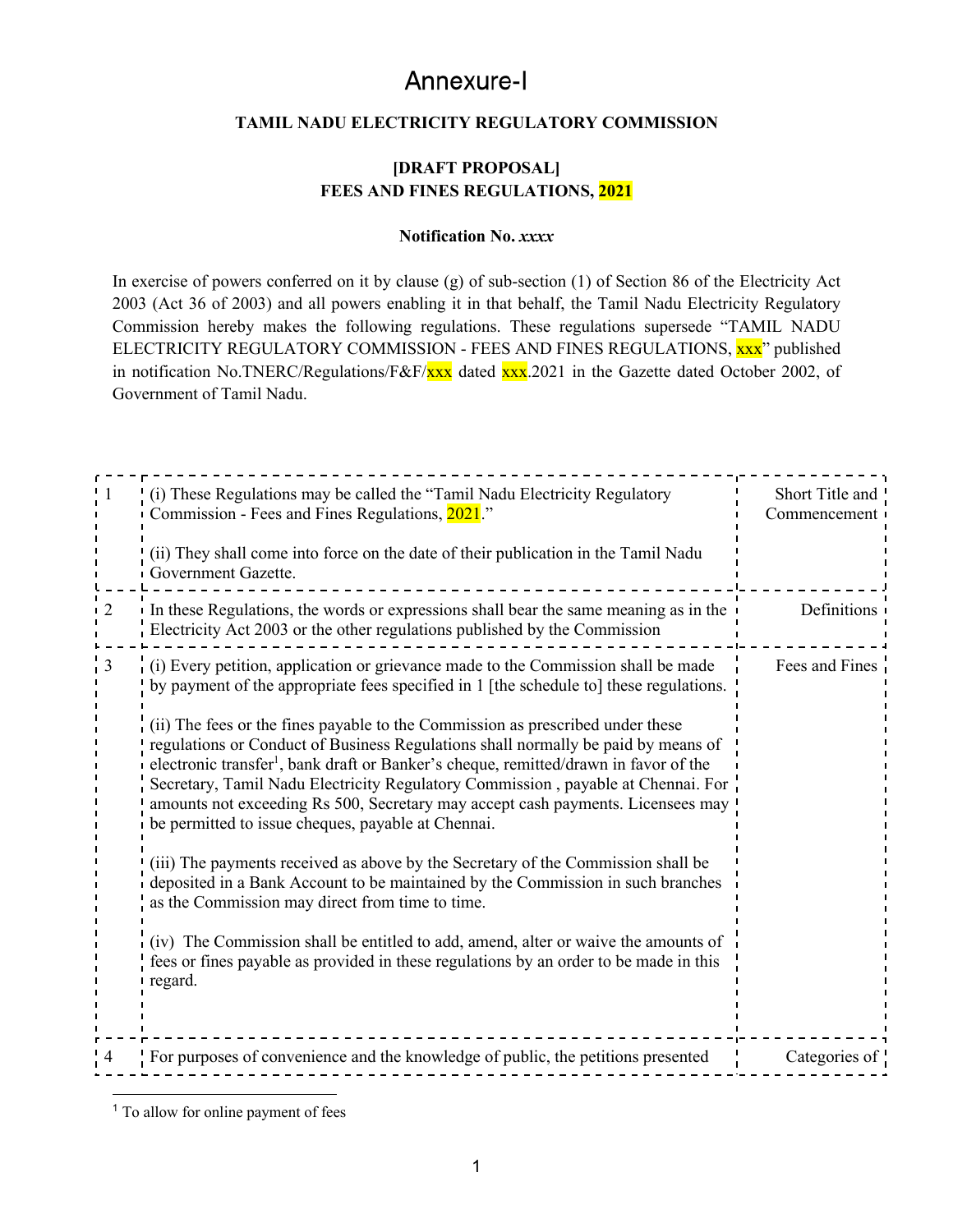|   | before the Commission shall be categorized as follows:<br>(i) Petitions for Licensing to be registered as TNERC-LP No of<br>(ii) Tariff petitions to be registered as TNERC - TP No., $\dots$ of $\dots$<br>(iii) Dispute Resolution Petition to be registered as TNERC-DRP No of<br>(iv) Review petition to be registered as TNERC-RP No of<br>$(v^2)$ Miscellaneous petition to be registered as TNERC-MP No of<br>(vi) Consumer grievances about utility or general nature and not falling under<br>Miscellaneous petition – to be treated as normal office disposal<br>(vii) Interim or Miscellaneous Application in any principal petition set out in(i) to<br>$(vi)$ above-IA Noof  In | Petitions,<br>Applications etc.                                                             |
|---|----------------------------------------------------------------------------------------------------------------------------------------------------------------------------------------------------------------------------------------------------------------------------------------------------------------------------------------------------------------------------------------------------------------------------------------------------------------------------------------------------------------------------------------------------------------------------------------------------------------------------------------------------------------------------------------------|---------------------------------------------------------------------------------------------|
|   | The fees payable to State Load Dispatch Centre by the Generating Companies and<br>Licensees engaged in Intra State Transmission of electricity as stipulated under sub-<br>section (3) of section 32 of the Act shall be decided by the Commission from time<br>to time.                                                                                                                                                                                                                                                                                                                                                                                                                     | Fees payable to<br>State Load<br>Despatch Centre                                            |
| 6 | The fee structure for (a) determination of grid, bulk or retail tariff (b) transmission<br>tariff and review petitions on these tariff (c) petitions/applications for approval of<br>power purchase or procurement process and (d) Miscellaneous is furnished in the<br>table below                                                                                                                                                                                                                                                                                                                                                                                                          | Fees for Tariff<br>petitions including<br>Power Purchase<br>Agreements and<br>Miscellaneous |
|   | Where, in any proceeding instituted in the Commission, in which a fee is payable<br>under these Regulations, any difference arises between the officer whose duty it is<br>to see that proper fee is paid and any party as to the necessity of paying a fee or the<br>amount thereof, the question shall be referred to the Commission who shall decide<br>the same at a Proceeding under Chapter II of the TNERC Conduct of Business<br>Regulations, 2004 <sup>3</sup>                                                                                                                                                                                                                      | Decision as to<br>proper fee in the<br>Commission                                           |

## *TABLE*

| NO. | <b>NATURE OF APPLICATION / PETITION</b>      | FEES                                           |
|-----|----------------------------------------------|------------------------------------------------|
|     | Determination of grid, bulk or retail tariff | 0.02% of the revenue receipts in the preceding |

<sup>2</sup> Error in Original Regulations in numbering

3 In line with similar provisions in Court Fees Act and to avoid delays on issue of appropriate court fee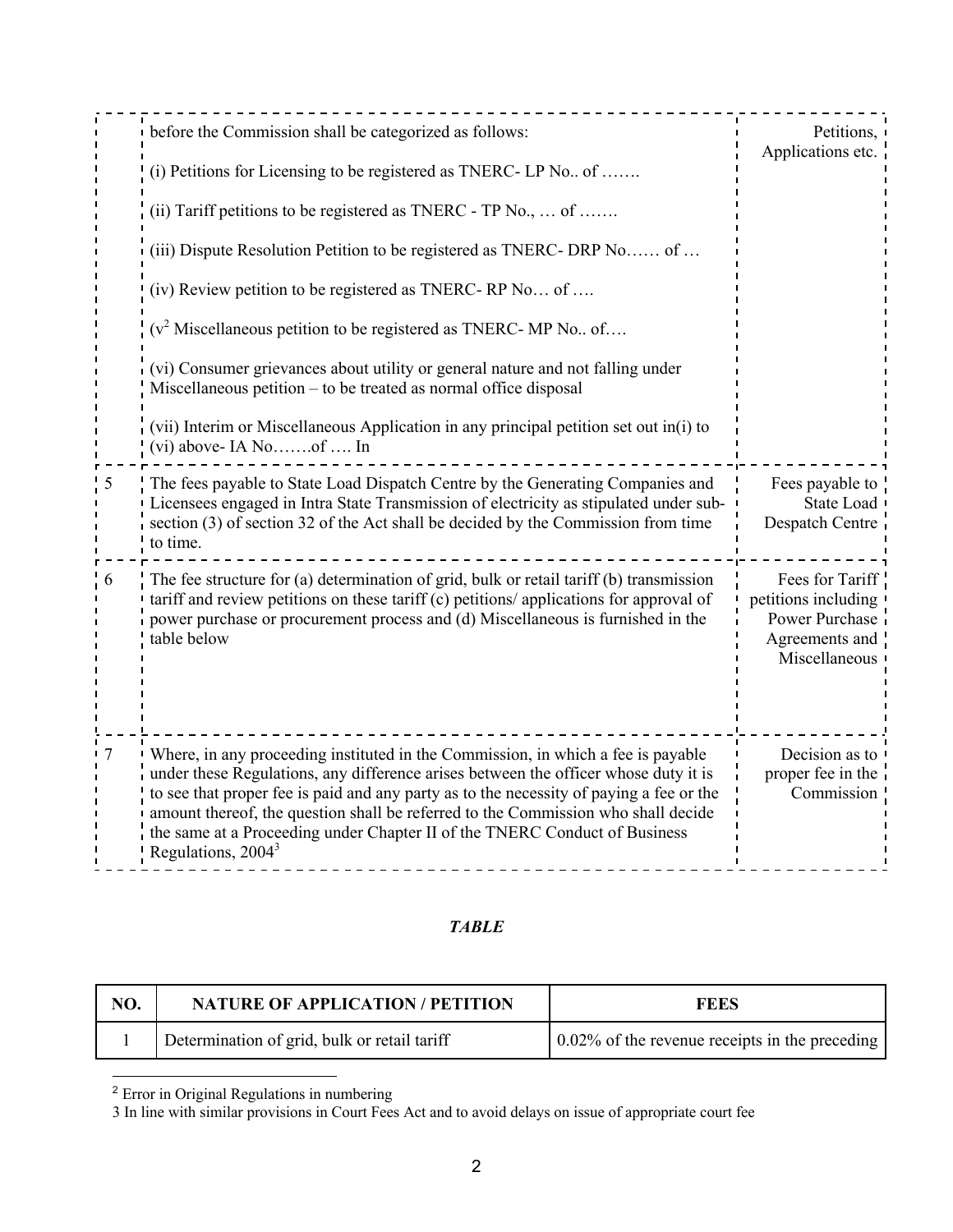|                |                                                                                                                                                                                                                                                                                                                                                                                                         | year in case of an existing licensee or the<br>expected revenue receipts in the year for which<br>the tariff is to be determined by the<br>Commission, as declared in the petition <sup>4</sup> , in the<br>case of a new licensee, as the case may be, with<br>a maximum of Rs. 2.5 crores.                                     |
|----------------|---------------------------------------------------------------------------------------------------------------------------------------------------------------------------------------------------------------------------------------------------------------------------------------------------------------------------------------------------------------------------------------------------------|----------------------------------------------------------------------------------------------------------------------------------------------------------------------------------------------------------------------------------------------------------------------------------------------------------------------------------|
| $\overline{2}$ | Determination of transmission tariff                                                                                                                                                                                                                                                                                                                                                                    | $0.02\%$ of the revenue receipts in the preceding<br>year in case of an existing licensee or the<br>expected revenue receipts in the year for which<br>the tariff is to be determined by the<br>Commission, as declared in the petition, in the<br>case of a new licensee, as the case may be with<br>a maximum of Rs. 25 lakhs. |
| $\overline{3}$ | Approval for fees and charges collectable by SLDC<br>from the generating companies and licensees engaged<br>in intra state transmission of electricity under section<br>32(3) of the Electricity Act, 2003                                                                                                                                                                                              | $0.02\%$ of the revenue receipt in the preceding<br>year subject to a maximum of Rs.5 Lakhs. <sup>5</sup>                                                                                                                                                                                                                        |
| $\overline{4}$ | Review of Tariff Order in respect of item $(1)$ , $(2)$ and<br>$(3)$ above<br>(a) If the petition is filed by original tariff<br>petitioners themselves<br>(b) If the petition is filed by an association $/$ group $/$<br>organisation registered under the Companies<br>Act, 1956 (Act 1 of 1956) or any firm or other<br>corporate body<br>(c) If the petition is filed by an individual<br>consumer | 5% of the fees paid at the time of filing the<br>original tariff petition subject to a maximum of<br>$Rs.5$ Lakhs <sup>6</sup><br>Rs.25,000/-<br>Rs.5,000/-                                                                                                                                                                      |
| 5              | Determination of capital cost of Projects wherein the<br>power Purchase agreement has not been approved by<br>the Commission                                                                                                                                                                                                                                                                            | Rs.2,000/- per MW or part thereof subject to a<br>maximum of $\text{Rs}.5,00,000'$                                                                                                                                                                                                                                               |
| 6              | Approval of power purchase or procurement process<br>(i) If the agreement is for a period of one year and above<br>which relates to Conventional fuel based plant<br>(ii) If the agreement is for a period of one year and                                                                                                                                                                              | Rs.5,000 per MW or part thereof subject to a<br>maximum of $Rs.5,00,000^8$<br>Rs.2,500 per MW or part thereof subject to a                                                                                                                                                                                                       |

<sup>4</sup> To remove any potential for disagreement on valuation.

<sup>5</sup> To fix cap as in other categories and keep fees reasonable for SLDC

<sup>6</sup> To fix a cap to keep fees reasonable for licensee

<sup>7</sup> To bring uniform cap on fees for any petition which is heard and maximum fixed at what is payable for 250MW Plant

<sup>8</sup> To bring about uniform cap on fees for any petition filed by any party entitled to approach Commission.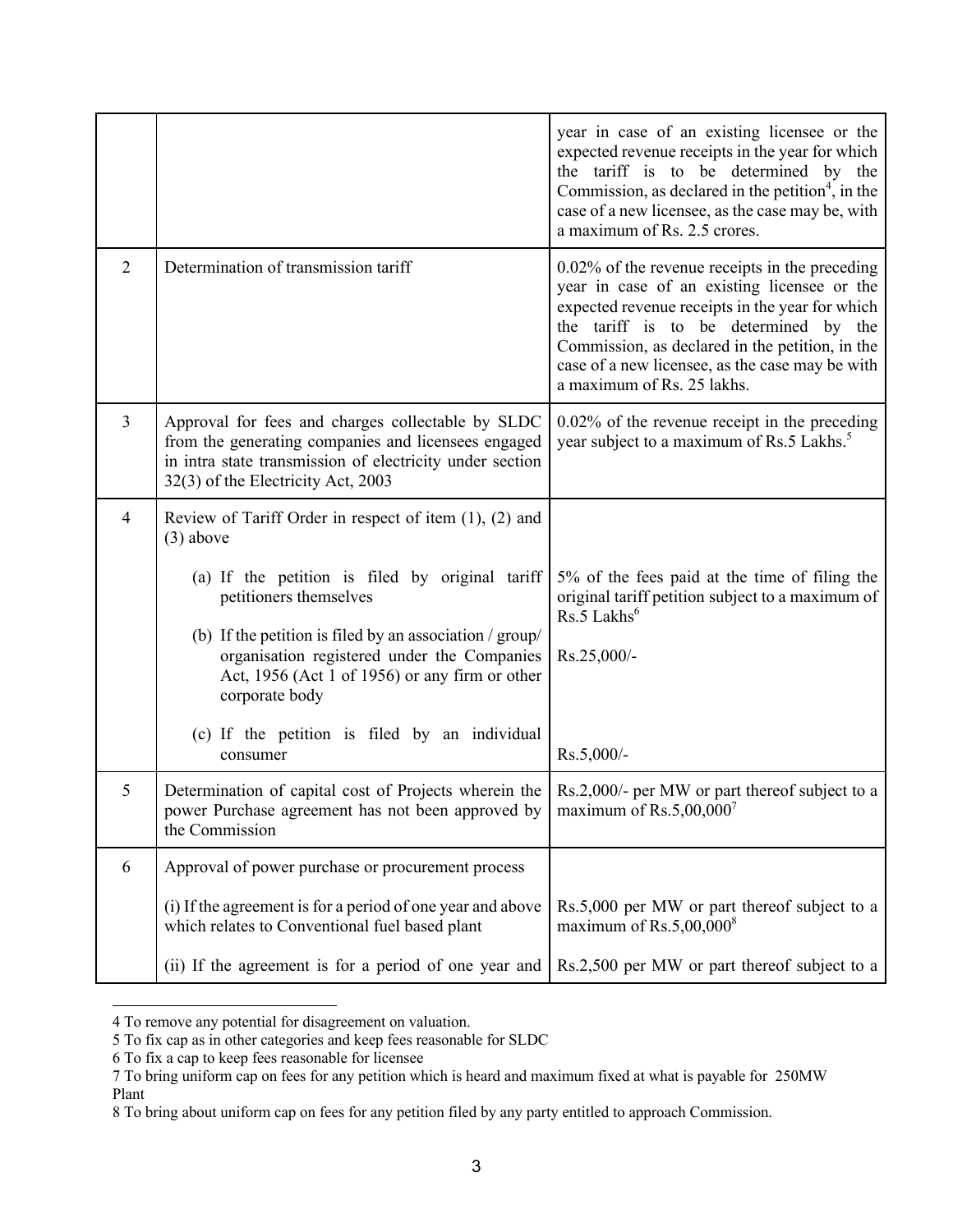|                | above which relates to Non-Conventional & Renewable<br>sources of energy including co-generation.                                                                                                                                                                                                                                          | maximum of Rs.2,50,000                                                     |
|----------------|--------------------------------------------------------------------------------------------------------------------------------------------------------------------------------------------------------------------------------------------------------------------------------------------------------------------------------------------|----------------------------------------------------------------------------|
|                | (iii) If the agreement is for a period of less than one year<br>which relates to Conventional fuel based plant]                                                                                                                                                                                                                            | Rs.1,250 per MW or part thereof subject to a<br>maximum of Rs.1,25,000     |
|                | (iv) If the agreement is for a period of less than one year<br>which relates to Non-Conventional & Renewable<br>sources of energy including co-generation]                                                                                                                                                                                 | Rs.750 per MW or part thereof subject to a<br>maximum of Rs.75,000         |
|                | (v) For adoption of Tariff under S.63                                                                                                                                                                                                                                                                                                      | Rs.1,000 per MW or part thereof subject to a<br>maximum of $Rs.5,00,000^9$ |
|                | 4 [Note:- In cases where the Commission declines to<br>approve a power purchase Agreement, the fees paid at<br>the time of filing the said application shall be refunded<br>after deducting any reasonable expenses incurred by the<br>Commission in processing the said petition or<br>application, as may be decided by the Commission.] |                                                                            |
| $\overline{7}$ | Review of order passed on power purchase or<br>procurement process <sup>10</sup><br>If the petition is filed by original petitioners<br>(a)<br>themselves                                                                                                                                                                                  | 5% of the fees paid at the time of filing the<br>original tariff petition  |
|                | (b)<br>If the petition is filed by an association / group/<br>organisation registered under the Companies Act, 1956<br>(Act 1 of 1956) 0r Companies Act, 2013 or any firm or<br>other corporate body                                                                                                                                       | Rs.25,000/-                                                                |
|                | If the petition is filed by an individual<br>(c)<br>consumer                                                                                                                                                                                                                                                                               | $Rs.5,000/-$                                                               |
| 8              | Miscellaneous Applications/Petitions not covered by<br>other listed categories, including but not limited to<br>regulatory issues <sup>11</sup>                                                                                                                                                                                            |                                                                            |
|                | (a) Filed by individuals                                                                                                                                                                                                                                                                                                                   | Rs.10,000                                                                  |
|                | (b) Any other person, including, licensees, SLDC,<br>generator, an association / group/ organisation<br>registered under the Companies Act, 1956 (Act 1 of<br>1956) or any firm or other corporate body <sup>12</sup>                                                                                                                      | Rs.25,000/                                                                 |

<sup>9</sup> As prudence check alone is required in a S.63 petition.

<sup>10</sup> To keep provision in pari materia with Review of Tariff Order

<sup>11</sup> To ensure clarity and bring all non-DRP matters in one category

<sup>12</sup> For uniform fee structure for all litigants approaching TNERC for exercise of its powers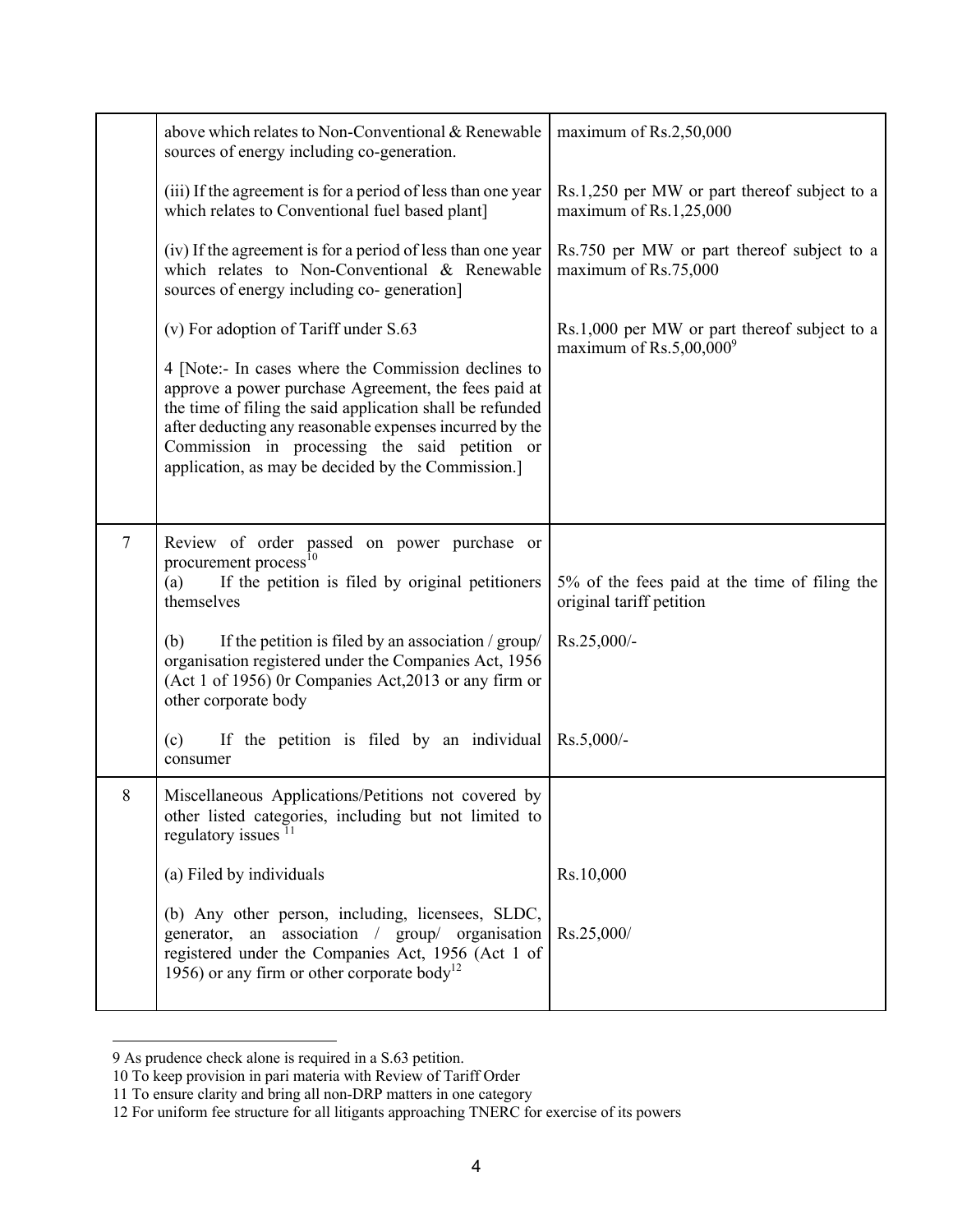|    | (c) Filed under S.142 of the Electricity Act for<br>Punishment for non-compliance <sup>13</sup>                                                                                                                               | Rs.1,000                                                                                                                                         |
|----|-------------------------------------------------------------------------------------------------------------------------------------------------------------------------------------------------------------------------------|--------------------------------------------------------------------------------------------------------------------------------------------------|
| 9  | Interlocutory/Interim/Miscellaneous Applications in<br>any principal Petition or Application <sup>14</sup>                                                                                                                    | Rs.1,000                                                                                                                                         |
| 10 | For adjudication of disputes between licensees and<br>generating Companies under section $86(1)$ (f) of the Act                                                                                                               |                                                                                                                                                  |
|    | (a) Where claim/prayer is/are for recovery of<br>money, including a claim for damages or<br>compensation, or arrears or of other sums<br>payable periodically, fee shall be computed on<br>the amount claimed in the petition | 1% of the amount claimed and quantified in the<br>petition subject to a maximum of Rs.5 lakhs<br>and minimum of $\text{Rs}.25,000$ <sup>15</sup> |
|    | (b) Where claim/prayer is not expressed in money<br>terms, including for declaratory reliefs, specific<br>relief, seeking for exercise of regulatory<br>power etc.                                                            | $Rs.25,000^{16}$                                                                                                                                 |
|    | (c) Where multiple prayers are made which<br>include both category $10(a)$ and $10(b)$ claim/prayer                                                                                                                           | 1% of the amount claimed subject to a<br>maximum of Rs.5 lakhs and minimum of<br>Rs.25,000                                                       |
| 11 | For review or correction of any Order of the<br>Commission on account of typographical or clerical<br>error or mistakes                                                                                                       |                                                                                                                                                  |
|    | (i) For correction of any order of the Commission on<br>account of typographical or clerical error or mistake                                                                                                                 | Nil                                                                                                                                              |
|    | (ii) Review Petition filed by an individual filed against<br>the orders of the Commission in a Miscellaneous<br>Petition                                                                                                      | Rs.500/-                                                                                                                                         |
|    | (iii) Review Petition filed by any organisation<br>registered under the Companies Act, 1956 (C.A.1 of<br>1956)/Companies Act,2013 or any firm or corporate<br>body against orders in a miscellaneous petition                 | $Rs.5,000/-$                                                                                                                                     |
|    | (iv) Review Petition filed by registered association of $\vert$ Rs.10,000/-<br>consumers or generators against orders in a                                                                                                    |                                                                                                                                                  |

<sup>13</sup> Fees for bringing non-compliance to attention of TNERC ought to be minimal

<sup>14</sup> To have one category for all applications filed in any principal petition. Similar to fees fixed by APTEL and other forums

<sup>15</sup> To fix 1% in clear terms for money claims and fix a cap which is line with general practise followed and in order to ensure fees are not excessive and access to justice is available to all

<sup>16</sup> To categorise prayers that seek relief other than for money on same fee as Miscellaneous Petitions since conduct of adjudicatory and regulatory hearings are comparable.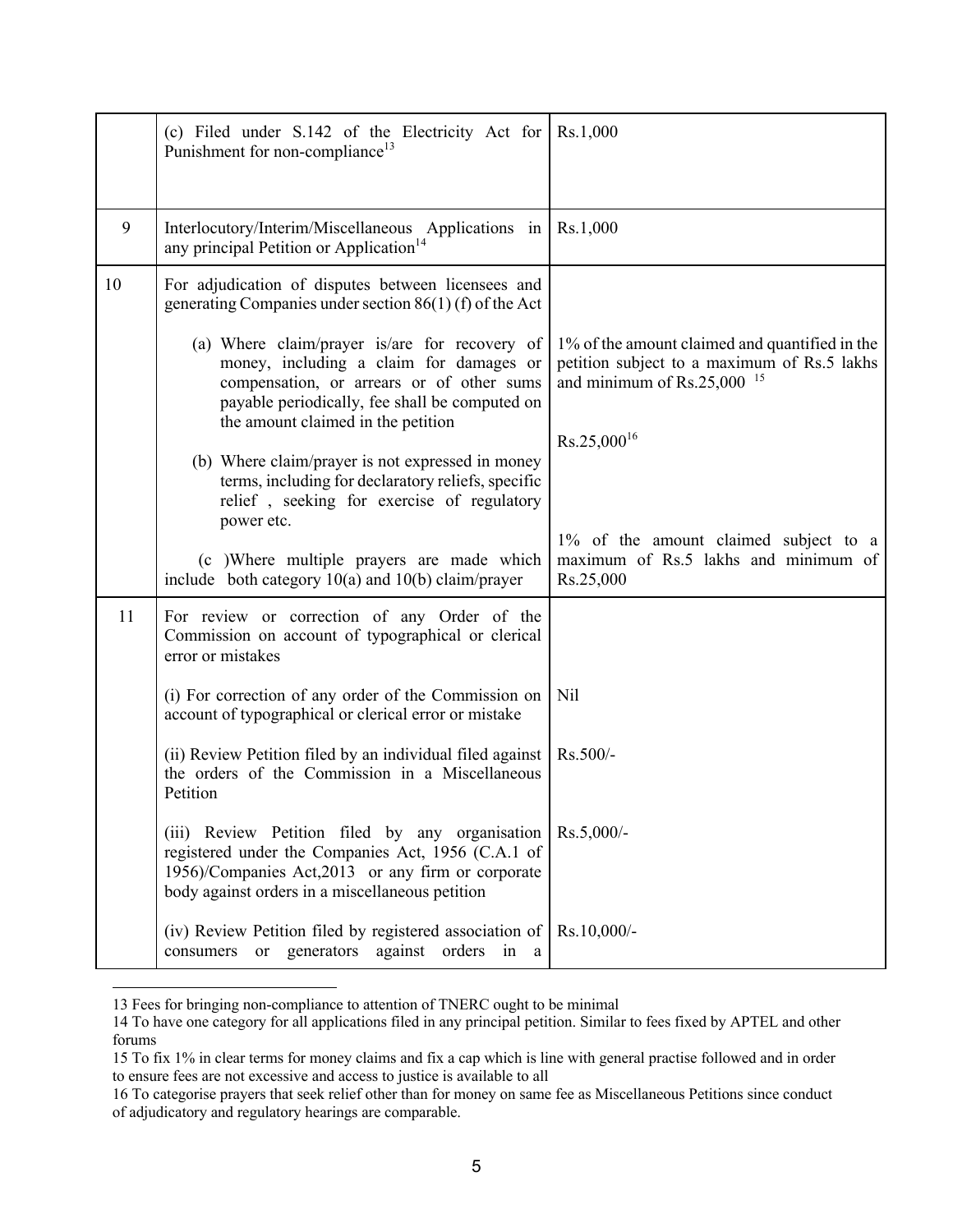|    | miscellaneous petition<br>(v) Review Petition filed against orders in a Dispute<br><b>Redressal Petition</b> | 5% of the original fees paid in the $DRP^{17}$ |
|----|--------------------------------------------------------------------------------------------------------------|------------------------------------------------|
| 12 | Inspection of orders or records of the Commission                                                            | <b>Rs.500</b>                                  |
| 13 | copies of documents/ orders of the Rs.5/- per page<br>Supply of<br>Commission                                |                                                |
| 14 | Complaint against the working of a utility by the end   Nil<br>user/ consumer                                |                                                |

|      | For various offences, non-compliances of the Act provisions, directions of the<br>Commission, etc. the fines and penalties shall be governed by the respective<br>provisions in the Act and Conduct of Business Regulations.                                                                                                                                                                                          | Fines and penalties                                                          |
|------|-----------------------------------------------------------------------------------------------------------------------------------------------------------------------------------------------------------------------------------------------------------------------------------------------------------------------------------------------------------------------------------------------------------------------|------------------------------------------------------------------------------|
|      | The fees to be paid for an appeal petition against the orders of the Assessing Officer<br>under sub-section $(1)$ of section 127 of the Act shall be separately specified by the<br>Commission.                                                                                                                                                                                                                       | Fees payable for<br>appeal petition<br>under section 127<br>$(1)$ of the Act |
| ! 10 | The fees to be accompanied with application for grant of license under sub-<br>section (1) of section 15 of the Act shall be as prescribed by the<br>Government under clause (a) of sub-section (2) of section 180 of the Act.<br>The Licence fee payable by a licensee under the Tamil Nadu Electricity<br>(2)<br>Regulatory Commission (Licensing) Regulations 2005 shall be as set out in<br>the following Table : |                                                                              |

# **TABLE**

| NO.  | <b>PARTICULARS</b>          | <b>FEES</b>                                                                                       |
|------|-----------------------------|---------------------------------------------------------------------------------------------------|
| (a)  | <b>Initial License Fees</b> |                                                                                                   |
| (i)  | Transmission                | Rs.1000/MW of projected capacity subject to a minimum of Rs.1<br>lakhs and maximum of Rs.20 lakhs |
| (ii) | Distribution                | 0.002 paise per unit of electricity estimated to be sold during the                               |

17 To keep common cap of 5% for all categories of reviews.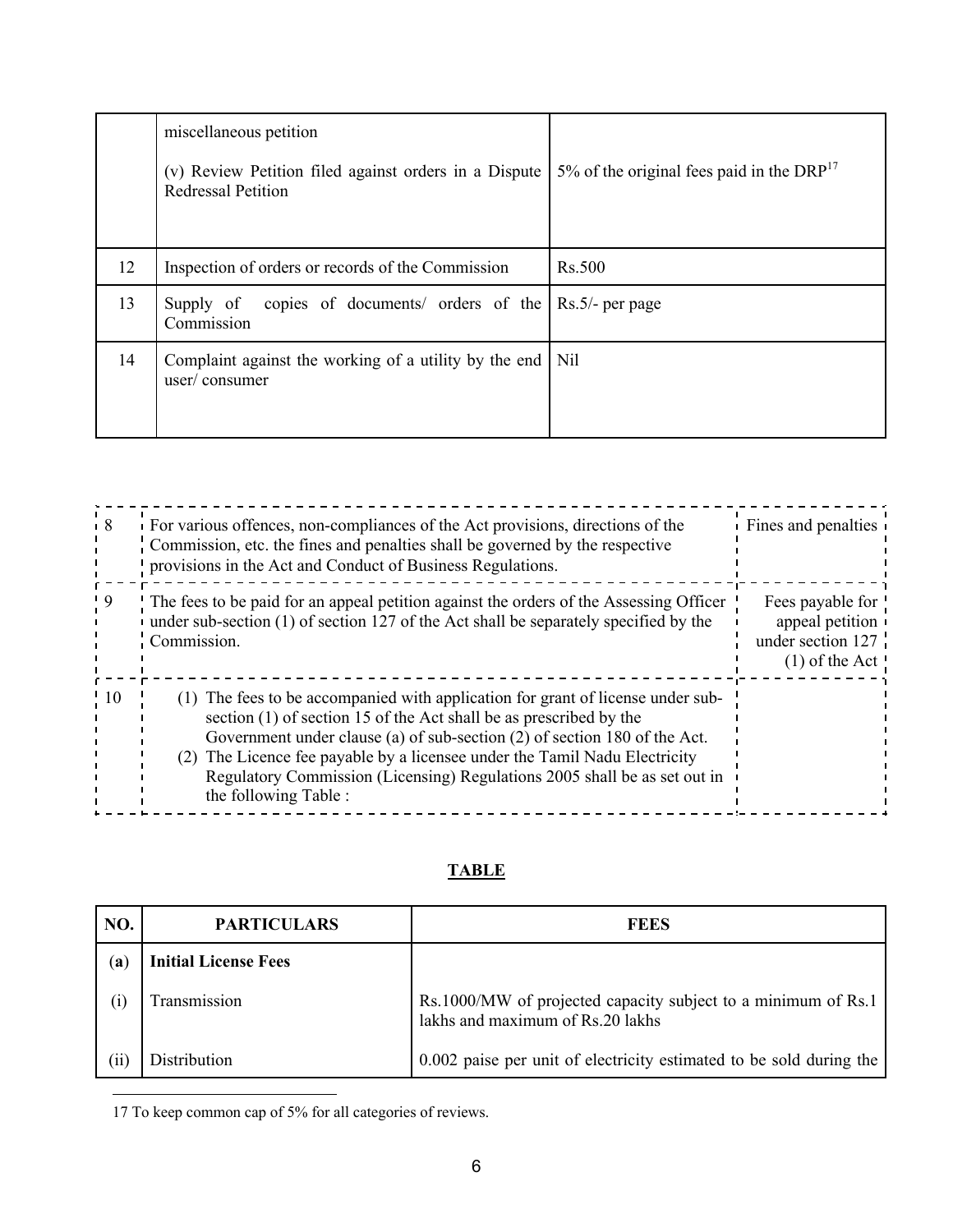|       |                                                                                               | year subject to a minimum of Rs.2 lakhs and maximum of Rs.10<br>lakhs.                                                                   |
|-------|-----------------------------------------------------------------------------------------------|------------------------------------------------------------------------------------------------------------------------------------------|
| (iii) | Trading                                                                                       | 0.04% of value estimated to be traded subject to a minimum of Rs.2<br>lakhs and maximum of Rs.5 Lakhs                                    |
| (b)   | <b>Annual License Fees</b>                                                                    |                                                                                                                                          |
| (i)   | Transmission                                                                                  | Rs.500/MW of capacity available at the end of previous year<br>subject to a minimum of Rs.50,000/- and maximum of Rs.2<br>Crores. $18$ . |
| (ii)  | Distribution                                                                                  | 0.02 paise per unit of electricity proposed to be sold during the year<br>subject to a maximum of Rs.2 crores.                           |
| (iii) | Trading                                                                                       | $0.02\%$ of value estimated to be traded subject to a minimum of<br>Rs.50,000 and maximum of Rs.2 crores.                                |
| (c)   | <b>Grant of Exemption under section</b><br>13 of the Electricity Act 2003                     | Rs.10,000/-                                                                                                                              |
| (d)   | Making amendments / alterations<br>to the terms and conditions of<br>licence under section 18 | Rs.20,000/-                                                                                                                              |
| (e)   | Grant of prior approval under<br>section 17 of the Act                                        | $Rs.10,000/-$                                                                                                                            |
|       |                                                                                               |                                                                                                                                          |

| $\blacksquare$ 10 | Payment or Refund of Fees in certain cases -                                                                                                                          |  |
|-------------------|-----------------------------------------------------------------------------------------------------------------------------------------------------------------------|--|
|                   |                                                                                                                                                                       |  |
|                   | Where the petitioner withdraws a petition before taking up the petition on file<br>(1)<br>and numbering it, he shall be liable to pay such cost as the Commission may |  |
|                   | award besides all reasonable expenses incurred in processing the petition for                                                                                         |  |
|                   | admission and after deducting the same the balance amount of fees paid by '<br>the petitioner may be refunded to him.                                                 |  |
|                   | (2) Upon such withdrawal, the petitioner shall be precluded from filing any fresh                                                                                     |  |
|                   | petition in respect of such subject matter or part of the claim covered by such !<br>subject matter unless leave prior to withdrawal has been sought for from the     |  |
|                   | Commission for filing a subsequent petition for such subject matter or part of<br>the claim <sup>19</sup> .                                                           |  |
|                   |                                                                                                                                                                       |  |

<sup>18</sup> To fix cap for Transmission licensee like Distribution licensee as Transmission capacity has substantially increased in State

<sup>19</sup> To allow power to the Commission to decide on case to case basis as withdrawal may sometimes be required to facilitate settlement.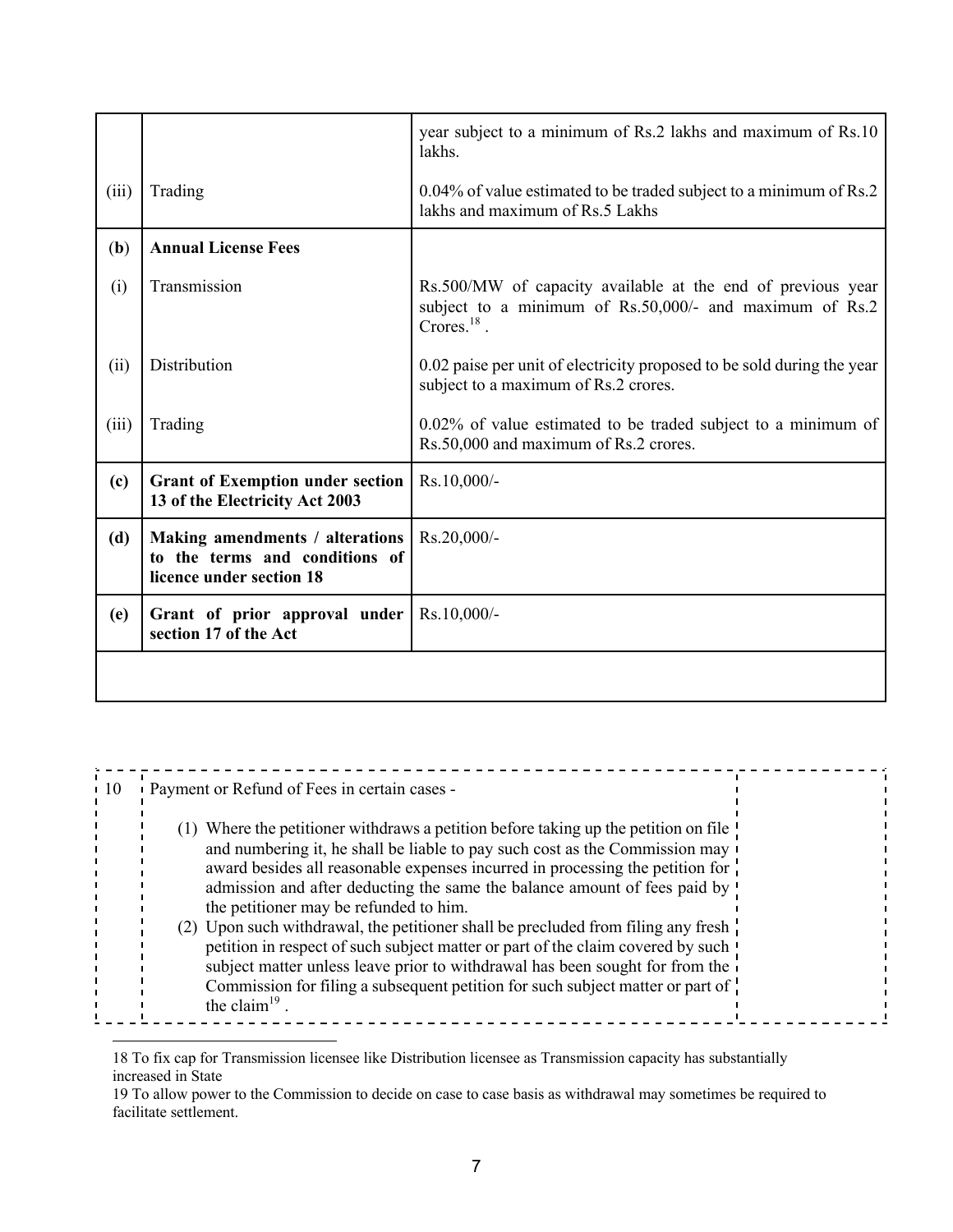|--|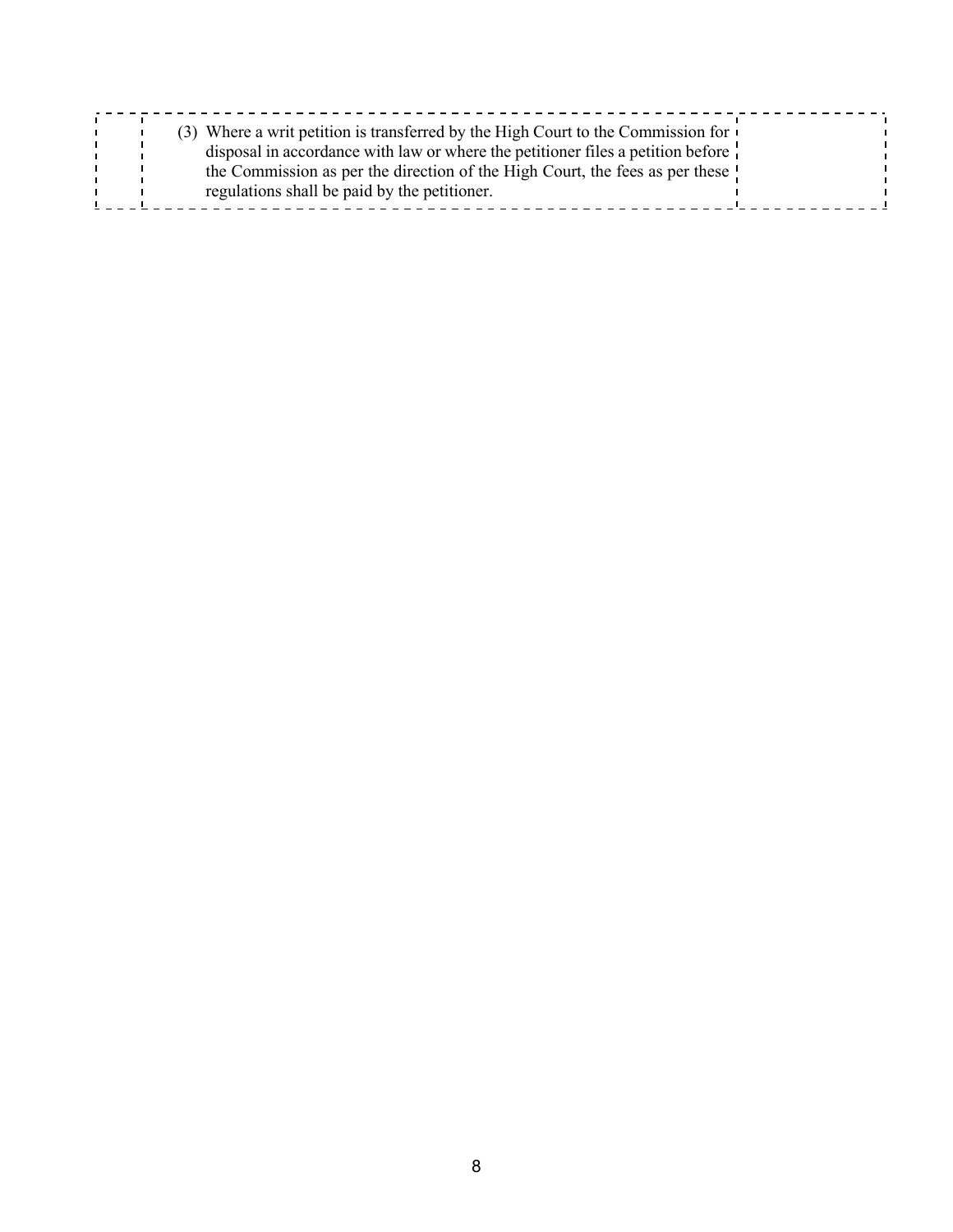# **Annexure – II**

# **TAMIL NADU ELECTRICITY REGULATORY COMMISSION**

In exercise of the powers conferred by Section 181 read with Section 50 of the Electricity Act, 2003 (Central Act 36 of 2003) and all other powers enabling under the Act on this behalf,the following Draft Notification is hereby published for information of all persons likely to be affected thereby, as required by sub section (3) of section 181 of the said Act, notifying the following Amendments to the TNERC-Fees and Fines Regulations 2004,as published hereunder.

## **AMENDMENTS**

In the said Regulations, in **Regulation 6**, in the Table, instead of the existing entries, the following entries shall be substituted.

| Sl.No. | <b>Nature of Application / Petition</b>              | <b>Fees</b>                                                            |
|--------|------------------------------------------------------|------------------------------------------------------------------------|
| 1.     | Fees for Determination of Grid, Bulk or Retail       | 0.02% of the revenue receipts in the                                   |
|        | <b>Tariff</b>                                        | preceding year in case of an                                           |
|        |                                                      | existing licensee or the expected                                      |
|        |                                                      | revenue receipts in the year for                                       |
|        |                                                      | which the tariff is to be determined                                   |
|        |                                                      | by the Commission in the case of a                                     |
|        |                                                      | new licensee, as the case may be.                                      |
| 2.     | <b>Fees for Determination of Transmission Tariff</b> | 0.02% of the Revenue receipt of                                        |
|        |                                                      | Transmission in the preceding year                                     |
|        |                                                      | in the Tariff case of an existing                                      |
|        |                                                      | licensee or the expected revenue                                       |
|        |                                                      | receipt in the year to which the                                       |
|        |                                                      | tariff is to be determined by the                                      |
|        |                                                      | Commission in case of new                                              |
|        |                                                      | licensee, as the case may be, with a<br>maximum limit of Rs. 25 Lakhs. |
| 3.     | Fees for Review of Tariff Order as in (1) and (2)    |                                                                        |
|        | above for a                                          |                                                                        |
|        | (a)Request by the Original Tariff Petitioners        | 5% of the fees paid at the time of                                     |
|        | themselves                                           | filing the original tariff petition                                    |
|        | (b) Request by an Association/Group/Organization     | Rs. 15,000.00                                                          |
|        | registered under the Companies Act, 2013 or any      |                                                                        |
|        | Firm or other Corporate Body                         |                                                                        |
|        | (c) Request by an individual consumer                | Rs.1,000.00                                                            |
| 4.     | Fees for Approval of power purchase<br><b>or</b>     |                                                                        |
|        | procurement process                                  |                                                                        |
|        | (a) Conventional fuel based plant for more than a    | Rs. 5,000.00/ MW                                                       |
|        | year                                                 |                                                                        |

## **TABLE**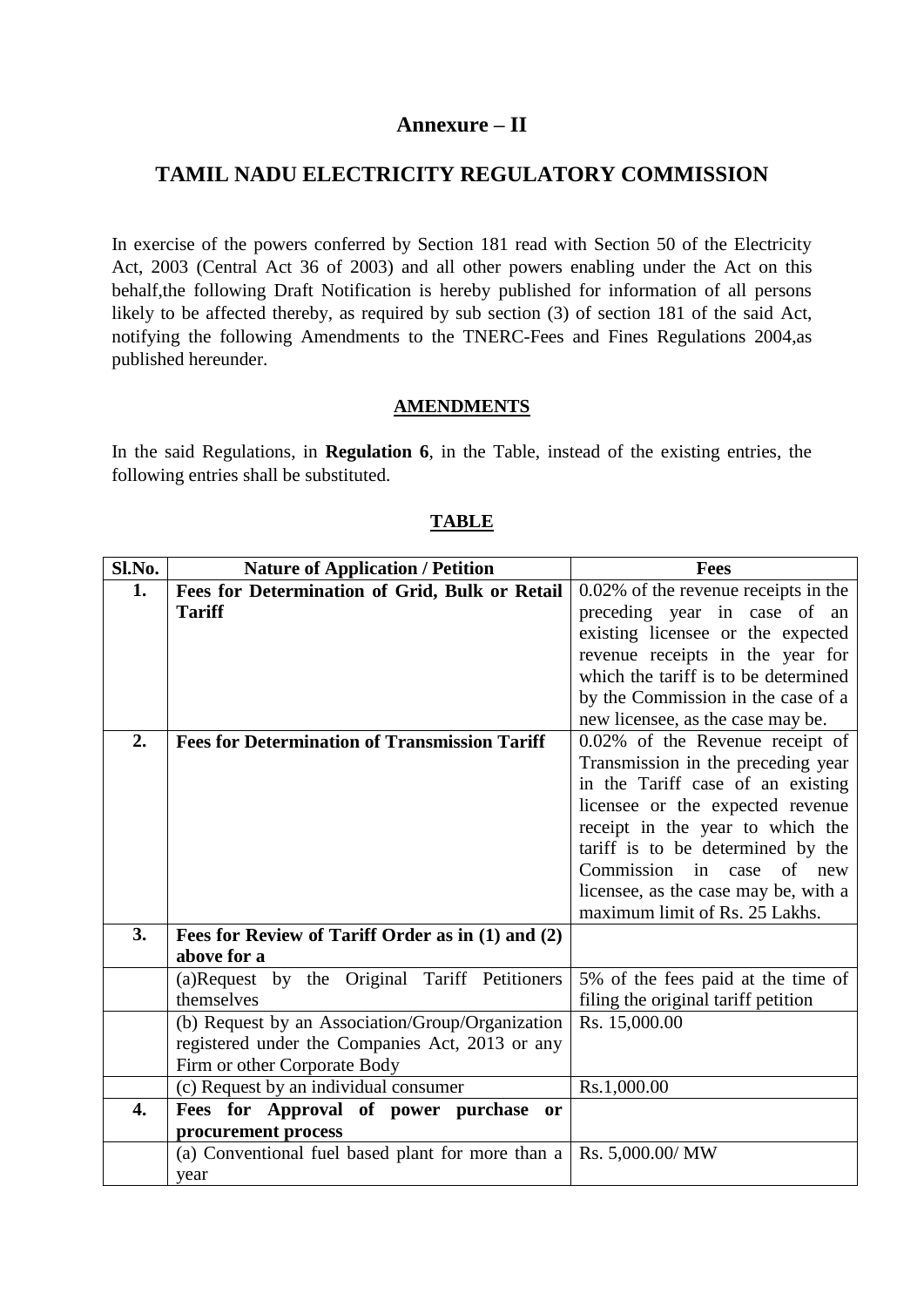|    | (b) Non-conventional $\&$ renewable sources of                    | Rs.2,500.00/MW                     |
|----|-------------------------------------------------------------------|------------------------------------|
|    | energy including cogeneration for more than a year                |                                    |
|    | (c) If the agreement is for a period of less than one             | Rs.2,500.00/MW                     |
|    | year which relates to Conventional Fuel based                     |                                    |
|    | Plant                                                             |                                    |
|    | (d) If the agreement is for a period of less than one             | Rs.1,250.00/MW                     |
|    | year which relates to Non-Conventional Renewable                  |                                    |
|    | sources of energy including co-generation                         |                                    |
| 5. | Fees for Review of the order passed on power                      | Rs. 25,000.00                      |
|    | purchase or procurement process                                   |                                    |
| 6. | Fees for Miscellaneous Petitions (MPs) not                        |                                    |
|    | covered by other listed categories                                |                                    |
|    | (a) Miscellaneous Petitions (MPs) filed by                        | Rs. 5,000.00                       |
|    | individuals, not covered by other listed categories               |                                    |
|    | (b) Miscellaneous Petitions (MPs)filed by any                     | Rs. 7,500.00                       |
|    | organization registered under the Companies Act                   |                                    |
|    | 2013 or any Firm or any other Corporate Body                      |                                    |
|    | registered under other Statutes                                   |                                    |
|    | (c) Any other Association of Consumers or                         | Rs. 15,000.00                      |
|    | Generators.                                                       |                                    |
| 7. | For any Interlocutory Application (IA) in any                     |                                    |
|    | <b>Miscellaneous</b><br>filed<br><b>Petition</b><br>before<br>the |                                    |
|    | <b>Commission</b>                                                 |                                    |
|    | (a) Any IA filed in the Miscellaneous Petitions                   | Rs. 500.00                         |
|    | (MPs) filed by individuals, not covered by other                  |                                    |
|    | listed categories                                                 |                                    |
|    | (b) Any IA filed in the Miscellaneous Petitions                   | Rs. 750.00                         |
|    | (MPs) filed by any organization registered under                  |                                    |
|    | the Companies Act 2013 or any Firm or any other                   |                                    |
|    | Corporate Body registered under other Statutes                    |                                    |
|    | (c) Any other Association of Consumers<br><b>or</b>               | Rs. 1,500.00                       |
|    | Generators.                                                       |                                    |
| 8. | Fees for adjudication of disputes between                         |                                    |
|    | licensees and generating companies under                          |                                    |
|    | Section 86(1)(f) of the Act (Dispute Redressal                    |                                    |
|    | <b>Petition-DRP)</b>                                              | Rs. 25,000.00                      |
|    | (a) For Committed Liability Matters<br>(b) For other DRPs         | Rs. 50,000.00 or any other quantum |
|    |                                                                   | of fees fixed by the Commission on |
|    |                                                                   | a case to case basis               |
| 9. | <b>Fees for Review</b>                                            |                                    |
|    | (a) For review or correction of any order of the                  | Nil                                |
|    | Commission on account of typographical or                         |                                    |
|    | clerical error or mistake                                         |                                    |
|    | (b) Review Petition (RP) filed by an individual                   | Rs.500.00                          |
|    | against the orders of the Commission in a                         |                                    |
|    | Miscellaneous Petition (RP in MP)                                 |                                    |
|    | (c) Review Petition (RP) filed by any organization                | Rs. 1,000.00                       |
|    | registered under the Companies Act, 2013 or any                   |                                    |
|    |                                                                   |                                    |